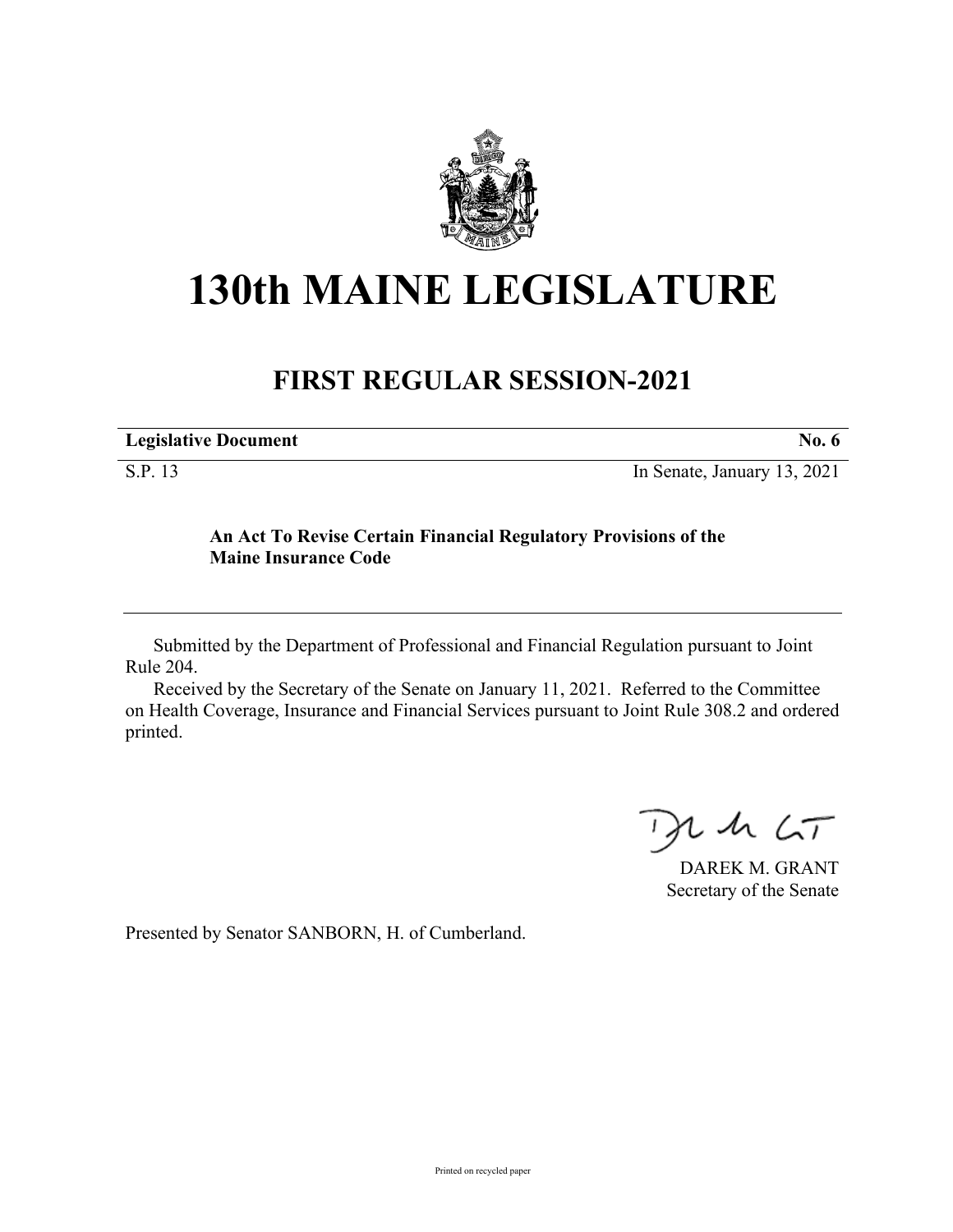1 **Be it enacted by the People of the State of Maine as follows:**

2 **Sec. 1. 24-A MRSA §221, sub-§3,** as amended by PL 1991, c. 828, §2, is repealed. 3 **Sec. 2. 24-A MRSA §221, sub-§3-A,** as enacted by PL 1993, c. 313, §3, is 4 amended to read:

5 **3-A.** On or after January 1, 1994 the The superintendent may accept a full examination 6 report by the insurance regulatory authority of the insurance company's state of domicile 7 or port-of-entry state for any foreign or alien insurer licensed in this State in lieu of an 8 examination by the superintendent if, at the time of the examination, that regulatory 9 authority was accredited under the National Association of Insurance Commissioners' 10 Financial Regulation Standards and Accreditation Program or if the examination was 11 performed under the supervision of an accredited insurance regulatory authority or with the 12 participation of one or more examiners who are employed by an accredited insurance 13 regulatory authority and who, after a review of the examination workpapers and report, 14 state under oath that the examination was performed in a manner consistent with the 15 standards and procedures required by the regulatory authority.

- 16 **Sec. 3. 24-A MRSA §222, sub-§7, ¶A,** as amended by PL 2013, c. 238, Pt. A, §14 17 and affected by §34, is further amended to read:
- 18 A. The superintendent shall hold a hearing in accordance with the procedures set forth 19 in the Maine Administrative Procedure Act, section 231 and Title 5, chapter 375, 20 subchapter 4, within 30 days after the application required by subsection 4‑C has been 21 filed with the superintendent. The superintendent shall make a determination within 22 30 days after the conclusion of that hearing. The superintendent shall approve any 23 purchase, exchange, merger or other change of control referred to in subsection 4‑C 24 unless the superintendent finds that:
- 25 (1) After the change of control, the domestic insurer could not satisfy the 26 requirements for the issuance of a certificate of authority according to requirements 27 in force at the time of the issuance or last renewal or continuation of its certificate 28 of authority to do the insurance business that it intends to transact in this State;
- 29 (2) The effect of the purchases, exchanges, merger of a controlling person of the 30 insurer or other changes of control may be substantially to lessen competition in 31 insurance in this State or tend to create a monopoly in this State or would violate 32 the laws of this State or of the United States relating to monopolies or restraints of 33 trade;
- 34 (3) The financial condition of an acquiring person would jeopardize the financial 35 stability of the insurer or prejudice the interest of its policyholders;
- 36 (4) The plans or proposals that the acquiring or divesting person has to liquidate 37 the insurer, to sell its assets or to merge it with any person, or to make any other 38 major change in its business or corporate structure or management, are unfair or 39 prejudicial to policyholders;
- 40 (5) The competence, experience and integrity of those persons who would control 41 the operation of the insurer indicate that it would not be in the interest of 42 policyholders or the public to permit them to do so;
- 43 (6) Any merger of a domestic insurer does not comply with section 3474; or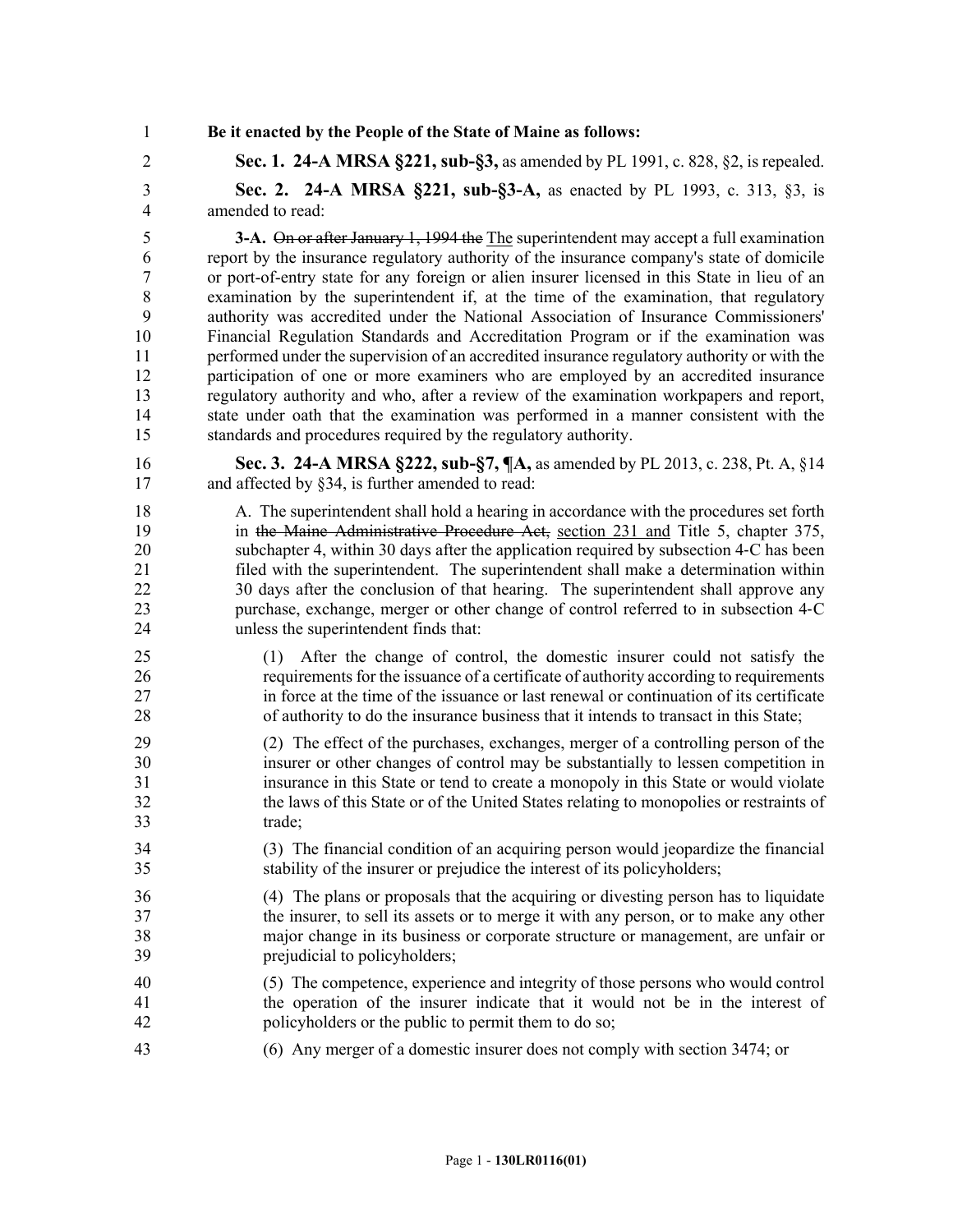| $\mathbf{1}$<br>$\overline{2}$<br>3 | The change of control would tend to affect adversely the contractual<br>(7)<br>obligations of the domestic insurer or its ability and tendency to render service in<br>the future to its policyholders and the public. |
|-------------------------------------|------------------------------------------------------------------------------------------------------------------------------------------------------------------------------------------------------------------------|
| $\overline{4}$                      | Sec. 4. 24-A MRSA §222, sub-§7-A, ¶D, as enacted by PL 2013, c. 238, Pt. A,                                                                                                                                            |
| 5                                   | §15 and affected by §34, is amended by amending subparagraph (3) to read:                                                                                                                                              |
| 6                                   | (3) The proceeding is public to the same extent as a proceeding conducted under                                                                                                                                        |
| $\overline{7}$                      | subsection 7, except that deliberations of a decision-making panel are not public                                                                                                                                      |
| 8                                   | proceedings and communications in the course of those deliberations among panel                                                                                                                                        |
| 9                                   | members and their advisers, other than the decision itself, are not public records.                                                                                                                                    |
| 10                                  | Sec. 5. 24-A MRSA §222, sub-§8, ¶B-3, as enacted by PL 2013, c. 238, Pt. A,                                                                                                                                            |
| 11                                  | §18 and affected by §34, is amended to read:                                                                                                                                                                           |
| 12                                  | B-3. A domestic insurer that is subject to registration, and has annual premium of                                                                                                                                     |
| 13                                  | \$500,000,000 or more or is a member of an insurance holding company system with                                                                                                                                       |
| 14                                  | annual premium of \$1,000,000,000 or more, shall conduct an own risk and solvency                                                                                                                                      |
| 15                                  | assessment in accordance with the requirements of this paragraph and the ORSA                                                                                                                                          |
| 16                                  | guidance manual at least annually, and also at any time when there are significant                                                                                                                                     |
| 17                                  | changes to the risk profile of the insurer or its insurance holding company system,                                                                                                                                    |
| 18                                  | except as otherwise provided in subparagraph (1). For purposes of this paragraph,                                                                                                                                      |
| 19                                  | "premium" means direct written and unaffiliated assumed premium, including                                                                                                                                             |
| 20                                  | international direct and assumed premium but excluding premiums reinsured with the                                                                                                                                     |
| 21                                  | Federal Crop Insurance Corporation within the United States Department of                                                                                                                                              |
| 22                                  | Agriculture, Risk Management Agency and with the National Flood Insurance                                                                                                                                              |
| 23                                  | Program within the United States Department of Homeland Security, Federal                                                                                                                                              |
| 24                                  | Emergency Management Agency.                                                                                                                                                                                           |
| 25                                  | (1) This paragraph does not apply if:                                                                                                                                                                                  |
| 26                                  | (a) The insurer is an agency, authority or instrumentality of the United States,                                                                                                                                       |
| 27                                  | its possessions and territories, the Commonwealth of Puerto Rico, the District                                                                                                                                         |
| 28                                  | of Columbia or a state or political subdivision of a state;                                                                                                                                                            |
| 29                                  | (b) The insurer and its insurance holding company system did not meet either                                                                                                                                           |
| 30                                  | of the minimum premium criteria of this paragraph in the financial statements                                                                                                                                          |
| 31                                  | immediately preceding their most recent financial statements and the                                                                                                                                                   |
| 32                                  | superintendent has not required compliance with this paragraph under                                                                                                                                                   |
| 33                                  | subparagraph $(2)$ ; or                                                                                                                                                                                                |
| 34                                  | (c) The superintendent has granted a waiver from the requirements of this                                                                                                                                              |
| 35                                  | paragraph based upon unique circumstances. In deciding whether to grant a                                                                                                                                              |
| 36                                  | waiver, the superintendent may consider the type and volume of business                                                                                                                                                |
| 37                                  | written by the insurer, the ownership and organizational structure of the insurer                                                                                                                                      |
| 38                                  | and its insurance holding company system and any other factor the                                                                                                                                                      |
| 39                                  | superintendent considers relevant to the insurer or the insurer's insurance                                                                                                                                            |
| 40                                  | holding company system. If the insurer's insurance holding company system                                                                                                                                              |
| 41                                  | includes insurers domiciled in more than one state, the superintendent shall                                                                                                                                           |
| 42                                  | coordinate with the lead regulator and with other domiciliary regulators in                                                                                                                                            |
| 43                                  | considering whether to grant the insurer's request for a waiver.                                                                                                                                                       |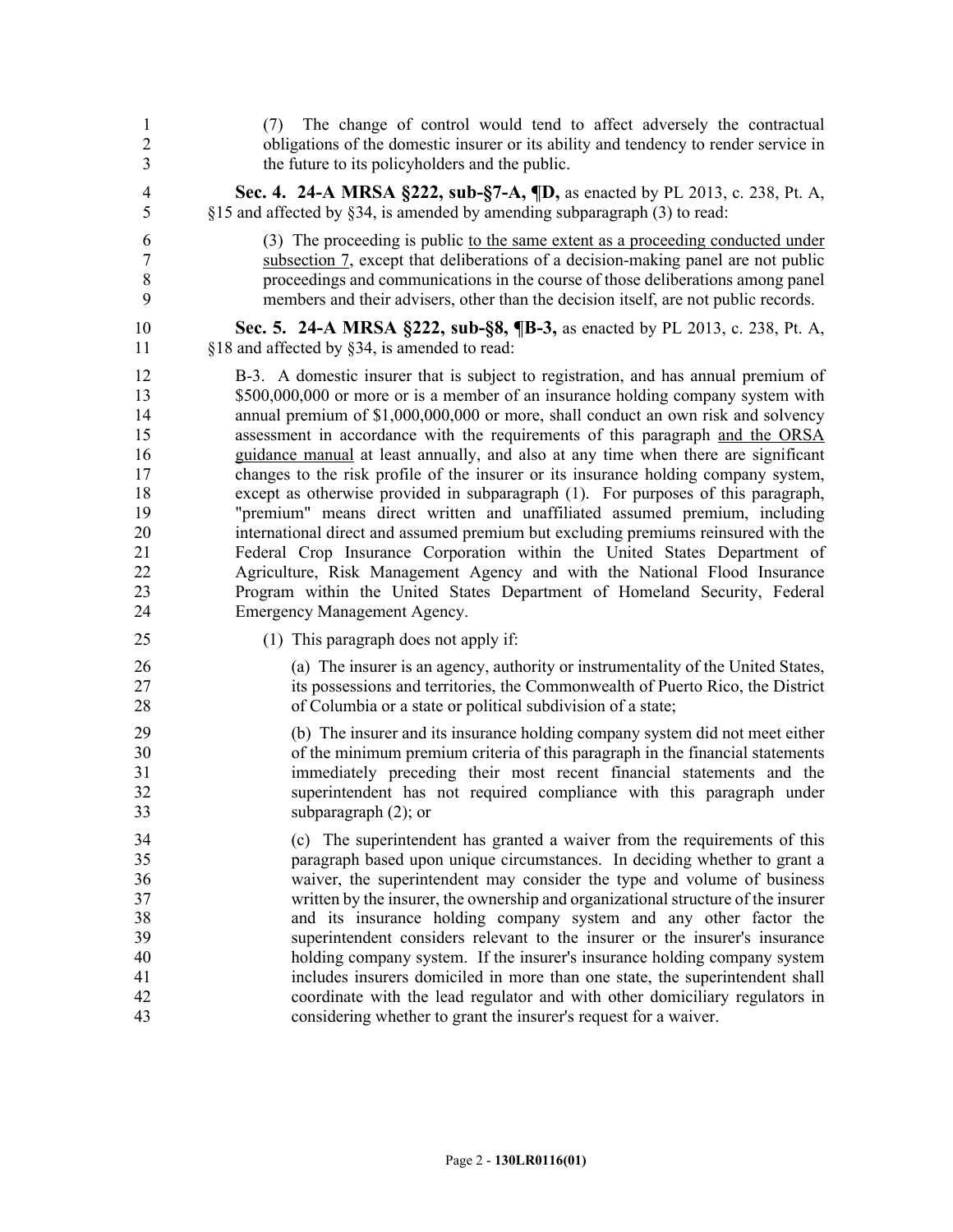| $\mathbf{1}$                     | (2) The superintendent may require an insurer that does not meet either of the                                                                                                                                                                                                                                                                                                                                           |
|----------------------------------|--------------------------------------------------------------------------------------------------------------------------------------------------------------------------------------------------------------------------------------------------------------------------------------------------------------------------------------------------------------------------------------------------------------------------|
| $\overline{2}$                   | minimum premium criteria of this paragraph to comply with the requirements of                                                                                                                                                                                                                                                                                                                                            |
| 3                                | this paragraph if:                                                                                                                                                                                                                                                                                                                                                                                                       |
| $\overline{\mathcal{A}}$         | (a) The superintendent determines that the insurer should be subject to this                                                                                                                                                                                                                                                                                                                                             |
| 5                                | paragraph due to unique circumstances, including, but not limited to, the type                                                                                                                                                                                                                                                                                                                                           |
| 6                                | and volume of business written by the insurer, the ownership and                                                                                                                                                                                                                                                                                                                                                         |
| $\boldsymbol{7}$                 | organizational structure of the insurer and its insurance holding company                                                                                                                                                                                                                                                                                                                                                |
| 8                                | system, federal agency requests and international supervisor requests;                                                                                                                                                                                                                                                                                                                                                   |
| 9                                | (b) The insurer is subject to a corrective order or required to adopt a risk-based                                                                                                                                                                                                                                                                                                                                       |
| 10                               | capital plan under sections 6453 to 6456;                                                                                                                                                                                                                                                                                                                                                                                |
| 11                               | (c) The superintendent has determined in accordance with rules adopted by                                                                                                                                                                                                                                                                                                                                                |
| 12                               | the superintendent that the insurer is in hazardous financial condition; or                                                                                                                                                                                                                                                                                                                                              |
| 13                               | (d) The superintendent has determined that the insurer otherwise exhibits                                                                                                                                                                                                                                                                                                                                                |
| 14                               | qualities of a troubled insurer.                                                                                                                                                                                                                                                                                                                                                                                         |
| 15                               | (3) If an insurer's insurance holding company system has annual premium of                                                                                                                                                                                                                                                                                                                                               |
| 16                               | \$1,000,000,000 or more, the assessment and reporting required by this paragraph                                                                                                                                                                                                                                                                                                                                         |
| 17                               | must be conducted for each insurer within the insurance holding company system,                                                                                                                                                                                                                                                                                                                                          |
| 18                               | either on a systemwide basis or separately for insurers or combinations of insurers                                                                                                                                                                                                                                                                                                                                      |
| 19                               | within the insurance holding company system.                                                                                                                                                                                                                                                                                                                                                                             |
| 20<br>21<br>22<br>23<br>24<br>25 | An insurer subject to this paragraph shall maintain a risk management<br>(4)<br>framework to assist the insurer with identifying, assessing, monitoring, managing<br>and reporting on its material and relevant risks. An insurer may satisfy this<br>requirement by participating in an applicable risk management framework<br>maintained by the insurance holding company system of which the insurer is a<br>member. |
| 26                               | (5) An insurer subject to this paragraph shall prepare and submit regular ORSA                                                                                                                                                                                                                                                                                                                                           |
| 27                               | summary reports that satisfy the requirements of this subparagraph and shall                                                                                                                                                                                                                                                                                                                                             |
| 28                               | provide additional information to the superintendent upon request.                                                                                                                                                                                                                                                                                                                                                       |
| 29                               | (a) Beginning no later than 2015, the ORSA summary report must be prepared                                                                                                                                                                                                                                                                                                                                               |
| 30                               | at least annually, on a timetable consistent with the insurer's internal strategic                                                                                                                                                                                                                                                                                                                                       |
| 31                               | planning processes, and submitted to the lead regulator of the insurer's                                                                                                                                                                                                                                                                                                                                                 |
| 32                               | insurance holding company system, as determined by the procedures within a                                                                                                                                                                                                                                                                                                                                               |
| 33                               | financial analysis handbook adopted by the National Association of Insurance                                                                                                                                                                                                                                                                                                                                             |
| 34                               | Commissioners. If the superintendent is not the lead regulator, the insurer shall                                                                                                                                                                                                                                                                                                                                        |
| 35                               | submit the insurer's or insurance holding company system's most recent ORSA                                                                                                                                                                                                                                                                                                                                              |
| 36                               | summary report to the superintendent on request.                                                                                                                                                                                                                                                                                                                                                                         |
| 37                               | (b) The ORSA summary report must be prepared consistent with the ORSA                                                                                                                                                                                                                                                                                                                                                    |
| 38                               | guidance manual. Documentation and supporting information must be                                                                                                                                                                                                                                                                                                                                                        |
| 39                               | maintained and made available upon examination by or upon request of the                                                                                                                                                                                                                                                                                                                                                 |
| 40                               | superintendent.                                                                                                                                                                                                                                                                                                                                                                                                          |
| 41                               | (c) The insurer's or insurance holding company system's chief risk officer, or                                                                                                                                                                                                                                                                                                                                           |
| 42                               | other executive having responsibility for the oversight of the insurer's                                                                                                                                                                                                                                                                                                                                                 |
| 43                               | enterprise risk management process, shall sign the ORSA summary report                                                                                                                                                                                                                                                                                                                                                   |
| 44                               | attesting to the best of the signer's belief and knowledge that the insurer applies                                                                                                                                                                                                                                                                                                                                      |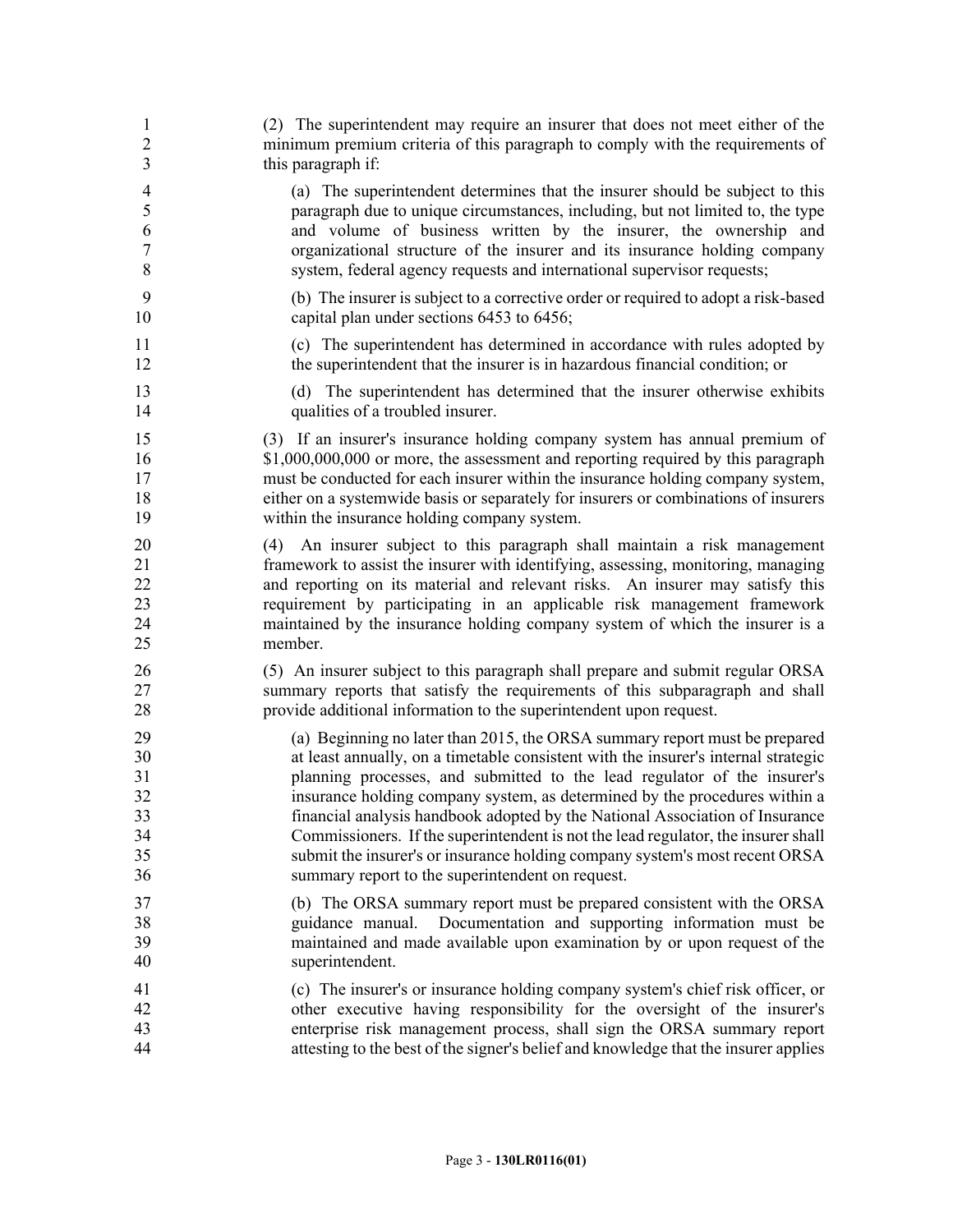| 1              | the enterprise risk management process described in the ORSA summary                         |
|----------------|----------------------------------------------------------------------------------------------|
| $\overline{c}$ | report and that a copy of the report has been provided to the insurer's board of             |
| 3              | directors or the appropriate committee of the board.                                         |
| $\overline{4}$ | (d) An insurer may comply with this paragraph by providing the most recent                   |
| 5              | ORSA summary report and a report or reports that are substantially similar to                |
| 6              | the ORSA summary report that are provided by the insurer or another member                   |
| $\tau$         | of its insurance holding company system to the insurance commissioner of                     |
| $\,8\,$        | another state or to an insurance supervisor or regulator of a foreign jurisdiction           |
| 9              | if that report provides information that is comparable to the information                    |
| 10             | described in the ORSA guidance manual. Any report in a language other than                   |
| 11             | English must be accompanied by an English translation.                                       |
| 12             | (6) The superintendent's review of the ORSA summary report, and any additional               |
| 13             | requests for information, must be consistent with accepted regulatory procedures             |
| 14             | for the analysis and examination of multistate or global insurers and insurance              |
| 15             | groups.                                                                                      |
| 16             | Sec. 6. 24-A MRSA §731-B, sub-§1, as amended by PL 2007, c. 169, Pt. C, §1, is               |
| 17             | further amended to read:                                                                     |
| 18             | 1. Credit Except to the extent that the liabilities ceded are secured in accordance with     |
| 19             | subsection 3, credit for reinsurance is allowed a domestic ceding insurer as either an asset |
| 20             | or a deduction from liability on account of reinsurance ceded only when the reinsurance is   |
| 21             | ceded to a solvent assuming insurer that:                                                    |
| 22             | A. Is licensed to transact insurance or reinsurance in this State, provided the assuming     |
| 23             | insurer maintains surplus as regards policyholders in an amount not less than the sum        |
| 24             | of paid-in capital stock, if any, and surplus as otherwise required for a certificate of     |
| 25             | authority for the kinds and amount of insurance and assumed reinsurance the insurer          |
| 26             | has in force net of any applicable ceded reinsurance. If the assuming insurer is licensed    |
| 27             | as a special purpose reinsurance vehicle pursuant to section 782 and maintains capital       |
| 28             | and surplus in accordance with the requirements of section 787, credit for reinsurance       |
| 29             | under a special purpose reinsurance vehicle contract, as defined in section 781,             |
| 30             | subsection 15, is allowed only to the extent that:                                           |
| 31             | (1) The fair value of the assets held by or for the benefit of the ceding insurer            |
| 32             | equals or exceeds the obligations due and payable to the ceding insurer by the               |
| 33             | special purpose reinsurance vehicle under the special purpose reinsurance vehicle            |
| 34             | contract;                                                                                    |
| 35             | (2) The assets are held in accordance with the requirements in subchapter 6;                 |
| 36             | (3) The assets are administered in the manner and pursuant to arrangements under             |
| 37             | subchapter 6;                                                                                |
| 38             | (4) The assets are held or invested in one or more of the forms allowed in section           |
| 39             | 795; and                                                                                     |
| 40             | (5) The contract complies with all other relevant requirements of subchapter 6;              |
| 41             | B. Is domiciled and licensed in a state that employs standards regarding credit for          |
| 42             | reinsurance substantially similar to those applicable under this section, if the insurer:    |
| 43             | (1) Submits to the authority of this State to examine its books and records; and             |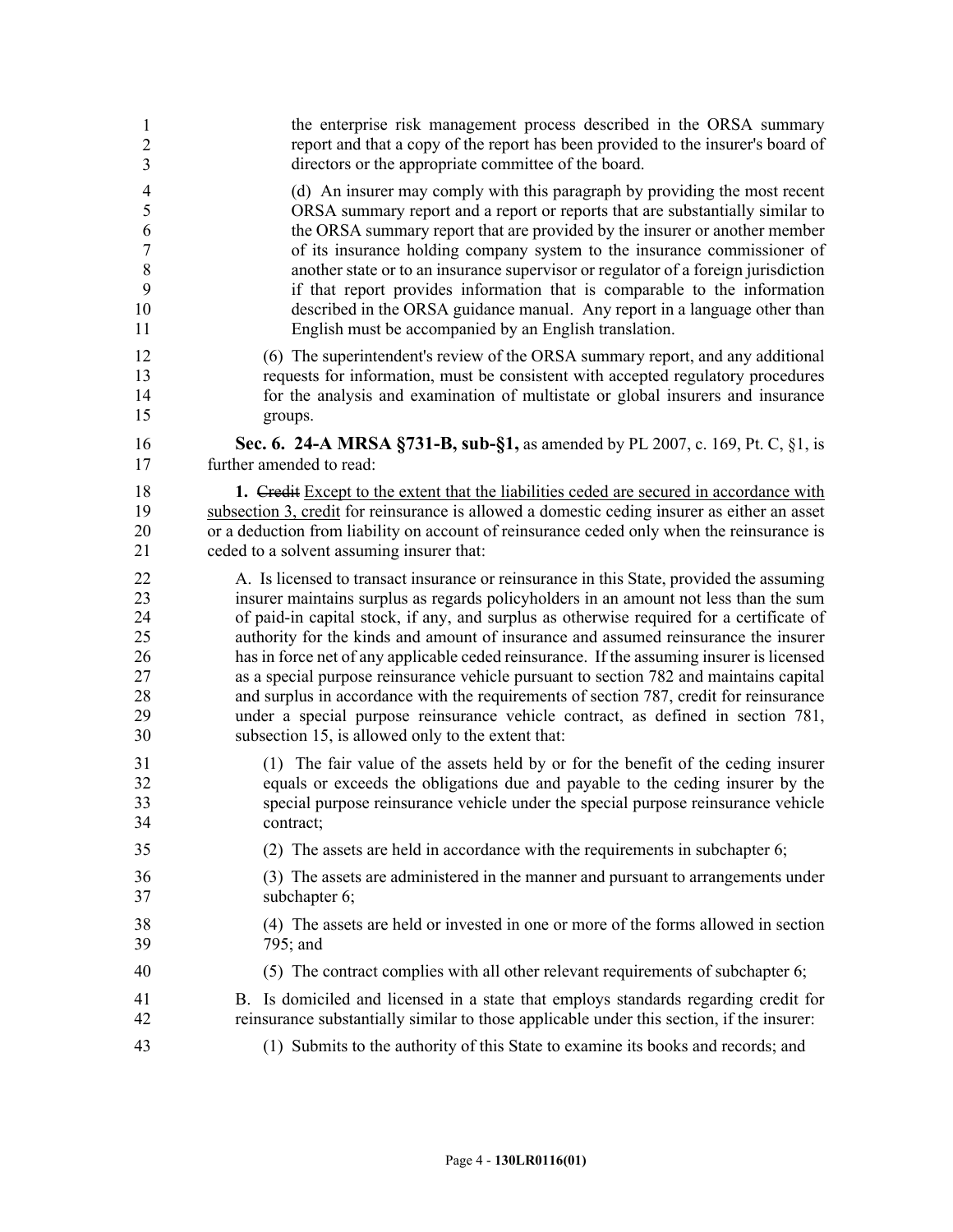| $\mathbf{1}$<br>$\overline{c}$<br>$\overline{\mathbf{3}}$ | Except where reinsurance is ceded and assumed pursuant to pooling<br>(2)<br>arrangements among insurers in the same holding company system, maintains a<br>surplus regarding policyholders in an amount not less than \$20,000,000;                                                                                   |
|-----------------------------------------------------------|-----------------------------------------------------------------------------------------------------------------------------------------------------------------------------------------------------------------------------------------------------------------------------------------------------------------------|
| $\overline{4}$                                            | B-1. Is accredited as a reinsurer in this State, in accordance with the following                                                                                                                                                                                                                                     |
| 5                                                         | standards.                                                                                                                                                                                                                                                                                                            |
| 6                                                         | (1) To apply for accreditation, a reinsurer shall file with the superintendent a                                                                                                                                                                                                                                      |
| $\overline{7}$                                            | written application on a form prescribed by the superintendent, accompanied by                                                                                                                                                                                                                                        |
| $\,$ $\,$                                                 | the fee prescribed in section 601, subsection 26 and an agreement to submit to the                                                                                                                                                                                                                                    |
| 9                                                         | jurisdiction of the courts of this State and to the authority of the superintendent to                                                                                                                                                                                                                                |
| 10                                                        | examine the reinsurer's books and records.                                                                                                                                                                                                                                                                            |
| 11                                                        | (2) An accredited reinsurer must be licensed to transact insurance or reinsurance                                                                                                                                                                                                                                     |
| 12                                                        | in at least one state, or in the case of a United States branch of an alien reinsurer,                                                                                                                                                                                                                                |
| 13                                                        | that reinsurer must be entered through and licensed to transact insurance or                                                                                                                                                                                                                                          |
| 14                                                        | reinsurance in at least one state.                                                                                                                                                                                                                                                                                    |
| 15<br>16<br>17<br>18                                      | An accredited reinsurer shall file with the superintendent, as part of its<br>(3)<br>application and annually thereafter, a copy of its annual statement filed with the<br>insurance department of its state of domicile or United States port of entry and a<br>copy of its most recent audited financial statement. |
| 19                                                        | (4) A reinsurer applying for accreditation that maintains a surplus as regards to                                                                                                                                                                                                                                     |
| 20                                                        | policyholders in an amount not less than \$20,000,000 is deemed to be accredited                                                                                                                                                                                                                                      |
| 21                                                        | if the reinsurer's application is not denied by the superintendent within 90 days                                                                                                                                                                                                                                     |
| 22                                                        | after submission of the application. The superintendent has the discretion to grant                                                                                                                                                                                                                                   |
| 23                                                        | accreditation to an applicant with a surplus less than \$20,000,000 subject to such                                                                                                                                                                                                                                   |
| 24                                                        | terms and conditions as the superintendent determines to be necessary and                                                                                                                                                                                                                                             |
| 25                                                        | appropriate for the protection of domestic ceding insurers and their policyholders-;                                                                                                                                                                                                                                  |
| 26                                                        | B-2. Is certified as a reinsurer in this State and secures its obligations in accordance                                                                                                                                                                                                                              |
| 27                                                        | with this paragraph.                                                                                                                                                                                                                                                                                                  |
| 28                                                        | (1) To be eligible for certification, the assuming insurer must meet the following                                                                                                                                                                                                                                    |
| 29                                                        | requirements:                                                                                                                                                                                                                                                                                                         |
| 30                                                        | (a) The assuming insurer must be domiciled and licensed to transact insurance                                                                                                                                                                                                                                         |
| 31                                                        | or reinsurance in a jurisdiction determined by the superintendent to be a                                                                                                                                                                                                                                             |
| 32                                                        | qualified jurisdiction pursuant to subparagraph (3);                                                                                                                                                                                                                                                                  |
| 33                                                        | (b) The assuming insurer must maintain minimum capital and surplus, or its                                                                                                                                                                                                                                            |
| 34                                                        | equivalent, in an amount to be determined by the superintendent pursuant to                                                                                                                                                                                                                                           |
| 35                                                        | rules adopted under subsection 7;                                                                                                                                                                                                                                                                                     |
| 36                                                        | (c) The assuming insurer must maintain financial strength ratings from 2 or                                                                                                                                                                                                                                           |
| 37                                                        | more rating agencies determined by the superintendent to be acceptable                                                                                                                                                                                                                                                |
| 38                                                        | pursuant to rules adopted under subsection 7;                                                                                                                                                                                                                                                                         |
| 39                                                        | (d) The assuming insurer must agree to submit to the jurisdiction of this State                                                                                                                                                                                                                                       |
| 40                                                        | and to appoint an agent for service of process in the same manner as provided                                                                                                                                                                                                                                         |
| 41                                                        | for authorized insurers under section 421 and agree to provide security for                                                                                                                                                                                                                                           |
| 42                                                        | 100% of the assuming insurer's liabilities attributable to reinsurance ceded by                                                                                                                                                                                                                                       |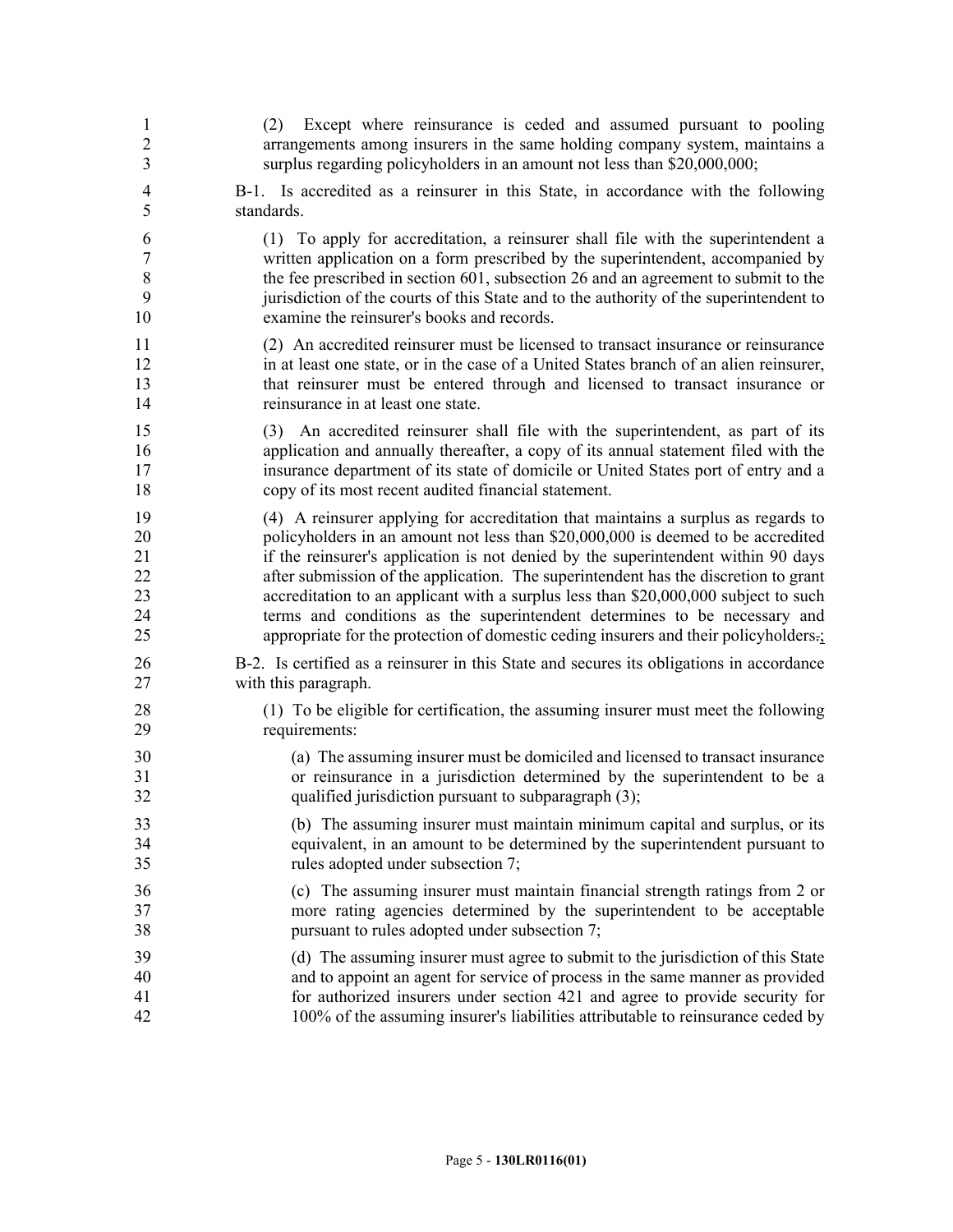| 1              | United States ceding insurers if the assuming insurer resists enforcement of a                                                                                                                                                         |
|----------------|----------------------------------------------------------------------------------------------------------------------------------------------------------------------------------------------------------------------------------------|
| $\overline{2}$ | final United States judgment;                                                                                                                                                                                                          |
| 3              | (e) The assuming insurer must agree to meet applicable information filing                                                                                                                                                              |
| $\overline{4}$ | requirements as determined by the superintendent, both with respect to an                                                                                                                                                              |
| 5              | initial application for certification and on an ongoing basis. Documents filed                                                                                                                                                         |
| 6              | with the superintendent by the assuming insurer are not public records if the                                                                                                                                                          |
| $\tau$         | documents are confidential under the laws of the assuming insurer's                                                                                                                                                                    |
| 8              | domiciliary jurisdiction;                                                                                                                                                                                                              |
| 9              | (f) The assuming insurer must pay the application fee prescribed in section                                                                                                                                                            |
| 10             | 601, subsection 26-A and, to the extent provided in rules adopted under                                                                                                                                                                |
| 11             | subsection 7, must agree to pay reasonable costs of review; and                                                                                                                                                                        |
| 12             | (g) The assuming insurer must satisfy any other requirements for certification                                                                                                                                                         |
| 13             | established by the superintendent.                                                                                                                                                                                                     |
| 14<br>15<br>16 | An association including incorporated and individual unincorporated<br>(2)<br>underwriters may be a certified reinsurer. In order to be eligible for certification,<br>in addition to satisfying the requirements of subparagraph (1): |
| 17             | (a) The association may satisfy its minimum capital and surplus requirements                                                                                                                                                           |
| 18             | through the capital and surplus equivalents, net of liabilities, of the association                                                                                                                                                    |
| 19             | and its members, which must include a joint central fund that may be applied                                                                                                                                                           |
| 20             | to any unsatisfied obligation of the association or any of its members, in an                                                                                                                                                          |
| 21             | amount determined by the superintendent to provide adequate protection;                                                                                                                                                                |
| 22             | (b) The incorporated members of the association may not be engaged in any                                                                                                                                                              |
| 23             | business other than underwriting as a member of the association and must be                                                                                                                                                            |
| 24             | subject to the same level of regulation and solvency control by the association's                                                                                                                                                      |
| 25             | domiciliary regulator as are the unincorporated members; and                                                                                                                                                                           |
| 26             | (c) Within 90 days after its financial statements are due to be filed with the                                                                                                                                                         |
| 27             | association's domiciliary regulator, the association shall provide to the                                                                                                                                                              |
| 28             | superintendent an annual certification by the association's domiciliary                                                                                                                                                                |
| 29             | regulator of the solvency of each underwriter member of the association or, if                                                                                                                                                         |
| 30             | a certification is unavailable, financial statements, prepared by independent                                                                                                                                                          |
| 31             | public accountants, of each underwriter member of the association.                                                                                                                                                                     |
| 32<br>33       | The superintendent shall create and publish a list of jurisdictions that are<br>(3)<br>qualified to serve as the domiciliary regulators of certified reinsurers.                                                                       |
| 34             | (a) In order to determine whether the domiciliary jurisdiction of an alien                                                                                                                                                             |
| 35             | assuming insurer is eligible to be recognized as a qualified jurisdiction, the                                                                                                                                                         |
| 36             | superintendent shall evaluate the appropriateness and effectiveness of the                                                                                                                                                             |
| 37             | reinsurance supervisory system of the jurisdiction, both initially and on an                                                                                                                                                           |
| 38             | ongoing basis, and consider the rights, benefits and the extent of reciprocal                                                                                                                                                          |
| 39             | recognition afforded by the jurisdiction to reinsurers licensed and domiciled in                                                                                                                                                       |
| 40             | the United States. To be recognized as qualified, a jurisdiction must agree to                                                                                                                                                         |
| 41             | share information and cooperate with the superintendent with respect to all                                                                                                                                                            |
| 42             | certified reinsurers domiciled within that jurisdiction. A jurisdiction may not                                                                                                                                                        |
| 43             | be recognized as a qualified jurisdiction if the superintendent has determined                                                                                                                                                         |
| 44             | that the jurisdiction does not adequately and promptly enforce final United                                                                                                                                                            |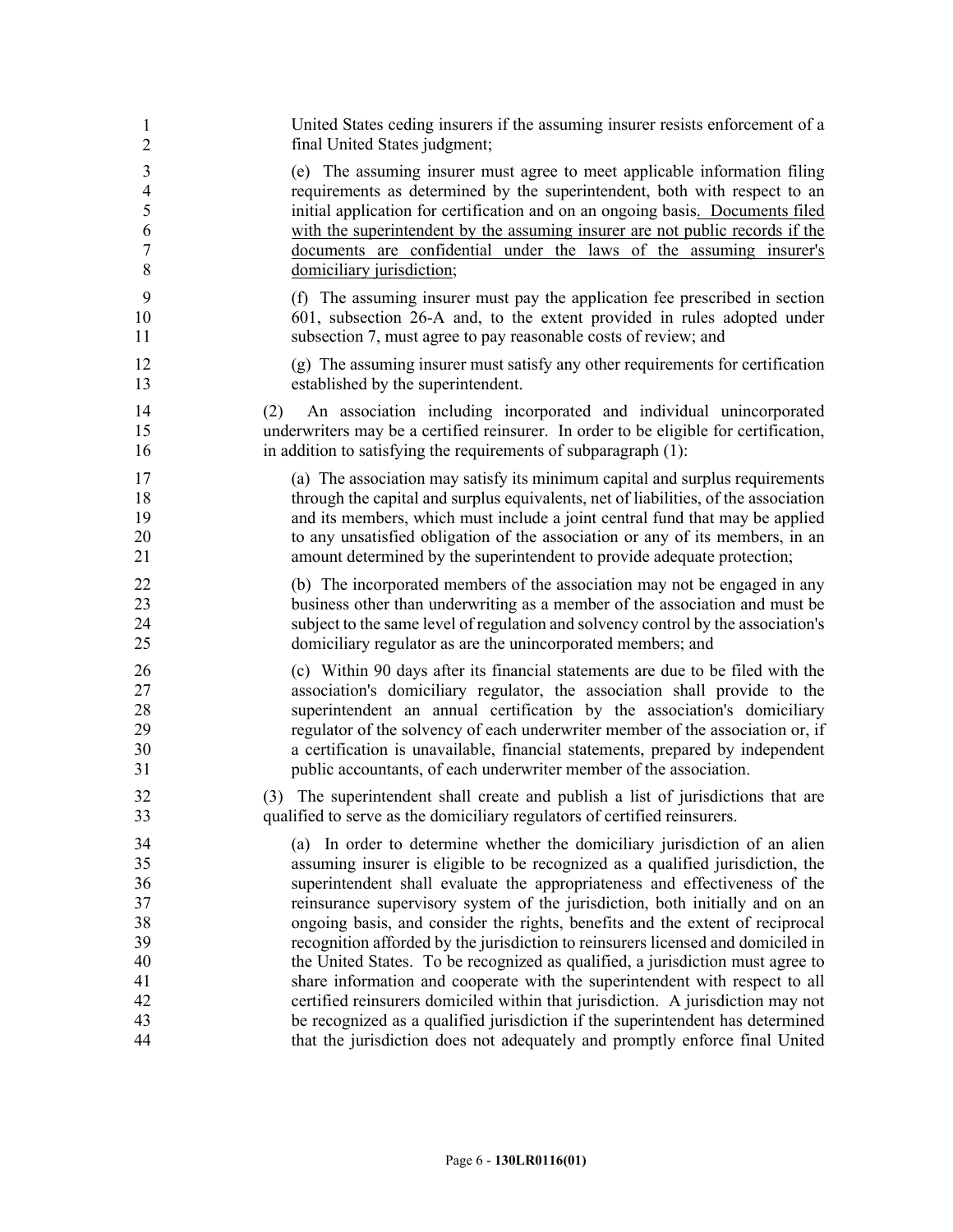| 1              | States judgments and arbitration awards. The superintendent may consider                  |
|----------------|-------------------------------------------------------------------------------------------|
| $\overline{2}$ | additional factors.                                                                       |
| $\mathfrak{Z}$ | (b) If the National Association of Insurance Commissioners has published a                |
| $\overline{4}$ | list of recommended qualified jurisdictions, the superintendent shall consider            |
| 5              | that list in determining qualified jurisdictions. If the superintendent recognizes        |
| 6              | a jurisdiction as qualified that does not appear on the list published by the             |
| $\tau$         | National Association of Insurance Commissioners, the superintendent shall                 |
| $\,8\,$        | make detailed findings of fact supporting the recognition in accordance with              |
| 9              | criteria to be developed in rules adopted under subsection 7.                             |
| 10             | (c) United States jurisdictions that are accredited by the National Association           |
| 11             | of Insurance Commissioners must be recognized as qualified jurisdictions.                 |
| 12             | (d) If a certified reinsurer's domiciliary jurisdiction ceases to be a qualified          |
| 13             | jurisdiction, the superintendent may suspend the reinsurer's certification                |
| 14             | indefinitely, in lieu of revocation.                                                      |
| 15             | (4) The superintendent shall assign a rating to each certified reinsurer, giving due      |
| 16             | consideration to the financial strength ratings that have been assigned by rating         |
| 17             | agencies determined to be acceptable pursuant to rules adopted under subsection           |
| 18             | 7. The superintendent shall publish a list of all certified reinsurers and their ratings. |
| 19             | (5) A certified reinsurer shall secure all obligations assumed from United States         |
| 20             | ceding insurers under this subsection, and under comparable laws of other states,         |
| 21             | at a level consistent with its rating and in a form acceptable to the superintendent,     |
| 22             | in compliance with rules adopted under subsection 7.                                      |
| 23             | (a) If the security is insufficient, the superintendent shall reduce the allowable        |
| 24             | credit by an amount proportionate to the deficiency and may impose further                |
| 25             | reductions in allowable credit upon finding that there is a material risk that the        |
| 26             | certified reinsurer's obligations will not be paid in full when due.                      |
| 27             | (b) The reinsurer may secure its obligations as a certified reinsurer through a           |
| 28             | multibeneficiary trust that meets the requirements of paragraph C and                     |
| 29             | subsection 2-A, with the following modifications.                                         |
| 30             | (i) The maximum credit allowable may exceed the value of the qualifying                   |
| 31             | security to the extent provided in this subparagraph.                                     |
| 32             | (ii) The minimum trusteed surplus is $$10,000,000$ , rather than the amount               |
| 33             | specified in paragraph C.                                                                 |
| 34             | (iii) If the certified reinsurer also maintains a multibeneficiary trust for              |
| 35             | obligations required to be fully secured under paragraph C or comparable                  |
| 36             | laws of other states, the certified reinsurer shall maintain separate trust               |
| 37             | accounts for its obligations incurred under reinsurance agreements issued                 |
| 38             | or renewed with reduced security as permitted by this paragraph or                        |
| 39             | comparable laws of other United States jurisdictions and for its obligations              |
| 40             | that are required to be fully secured. The trust accounts may not be                      |
| 41             | approved as qualifying security unless the reinsurer has bound itself, by                 |
| 42             | the language of the trust and by agreement with the insurance regulator                   |
| 43             | with principal oversight of each such trust account, to apply, upon                       |
| 44             | termination of any such trust account, the remaining surplus of that trust                |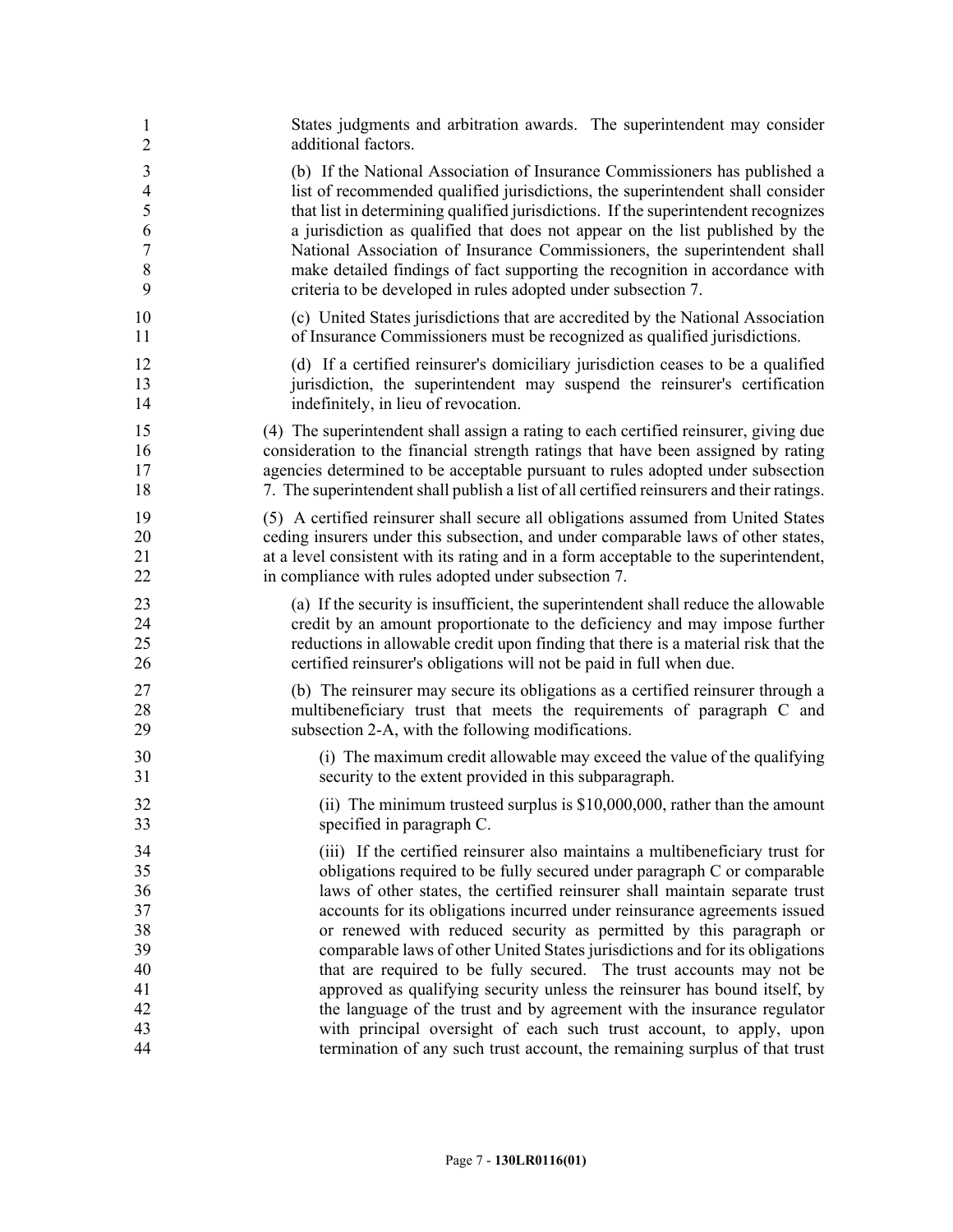| 1              | to the extent necessary to fund any deficiency of any other such trust                    |
|----------------|-------------------------------------------------------------------------------------------|
| $\overline{2}$ | account.                                                                                  |
| 3              | (c) If a certified reinsurer does not secure its obligations through a qualifying         |
| $\overline{4}$ | multibeneficiary trust, it must secure its obligations to the ceding insurer              |
| 5              | consistent with the requirements of subsection 3, except that the maximum                 |
| 6              | credit allowable may exceed the value of the qualifying security to the extent            |
| $\overline{7}$ | provided in this subparagraph.                                                            |
| 8              | (d) For purposes of this subparagraph, a certified reinsurer whose certification          |
| 9              | has been terminated for any reason must be treated as a certified reinsurer               |
| 10             | required to secure 100% of its obligations, unless the superintendent has                 |
| 11             | continued to assign a higher rating, as permitted by other provisions of this             |
| 12             | section, to a certified reinsurer in inactive status or to a reinsurer whose              |
| 13             | certification has been suspended.                                                         |
| 14             | (6) If an applicant for certification has been certified as a reinsurer in a jurisdiction |
| 15             | accredited by the National Association of Insurance Commissioners, the                    |
| 16             | superintendent may defer to that jurisdiction's certification to grant certification in   |
| 17             | this State and may defer to the rating assigned by that jurisdiction.                     |
| 18             | (7) A certified reinsurer that ceases to assume new business in this State may            |
| 19             | request to maintain its certification in inactive status in order to continue to qualify  |
| 20             | for a reduction in security for its in-force business. An inactive certified reinsurer    |
| 21             | shall continue to comply with all applicable requirements of this subsection, and         |
| 22             | the superintendent shall assign a rating that takes into account, if relevant, the        |
| 23             | reasons why the reinsurer is not assuming new business.                                   |
| 24             | $B-3$ . Meets each of the conditions established in subparagraphs $(2)$ to $(8)$ .        |
| 25             | (1) For purposes of this paragraph, the following terms have the following                |
| 26             | meanings.                                                                                 |
| 27             | (a) "Covered agreement" means an agreement, entered into pursuant to the                  |
| 28             | federal Dodd-Frank Wall Street Reform and Consumer Protection Act, 31                     |
| 29             | United States Code, Sections 313 and 314, that is in effect or in a period of             |
| 30             | provisional application and addresses the elimination, under specified                    |
| 31             | conditions, of collateral requirements as a condition for entering into any               |
| 32             | reinsurance agreement with a ceding insurer domiciled in this State or for                |
| 33             | allowing the ceding insurer to recognize credit for reinsurance.                          |
| 34             | (b) "Reciprocal jurisdiction" means a jurisdiction that is:                               |
| 35             | (i) A non-United States jurisdiction that is subject to an in-force covered               |
| 36             | agreement with the United States, as long as each agreeing jurisdiction is                |
| 37             | within its legal authority to enter the agreement, or, in the case of a covered           |
| 38             | agreement between the United States and the European Union, a member                      |
| 39             | state of the European Union;                                                              |
| 40             | (ii) A United States jurisdiction that meets the requirements for                         |
| 41             | accreditation under the financial regulation standards and accreditation                  |
| 42             | program of the National Association of Insurance Commissioners; or                        |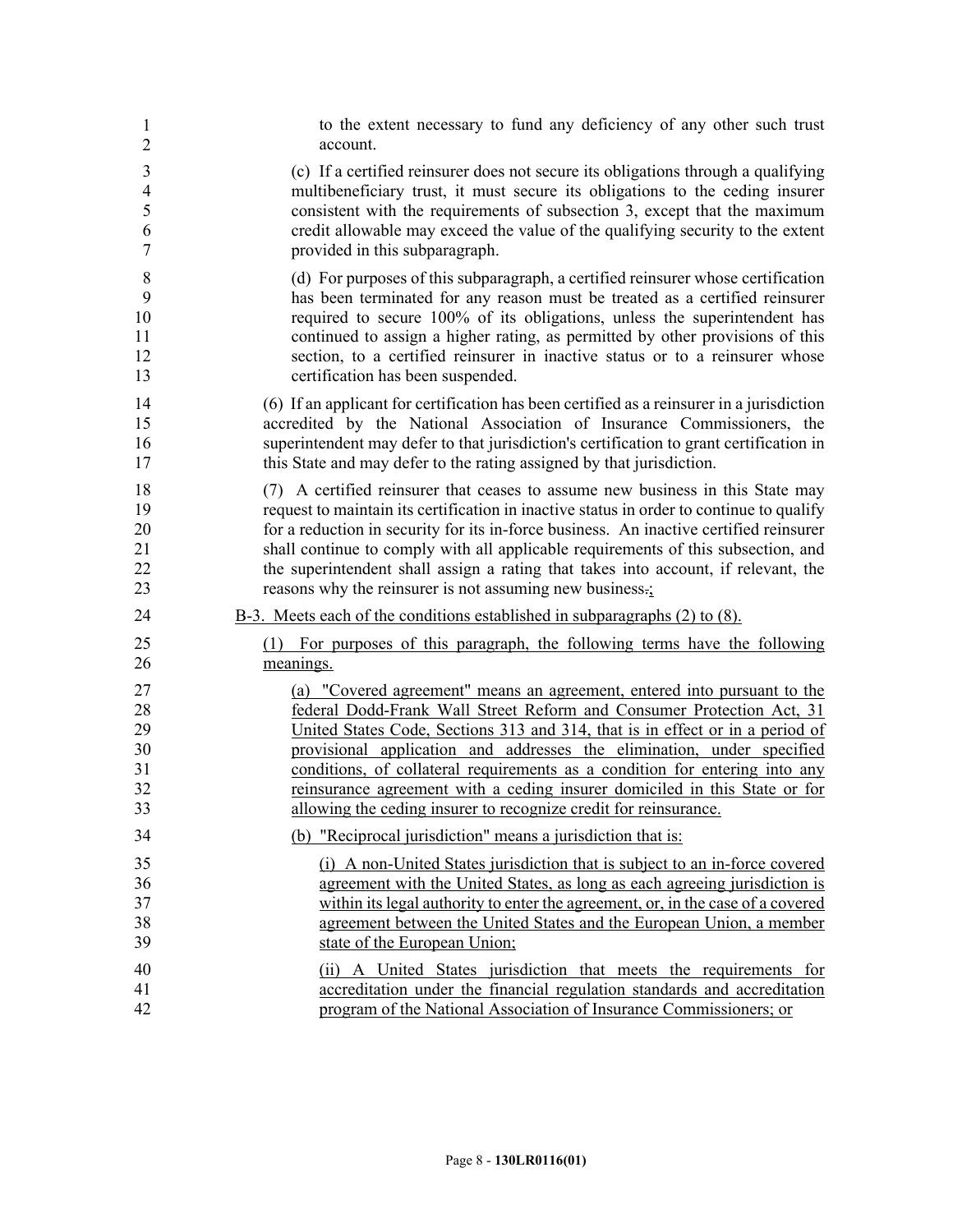| $\mathbf{1}$   | (iii) A qualified jurisdiction, as determined by the superintendent pursuant            |
|----------------|-----------------------------------------------------------------------------------------|
| $\overline{c}$ | to paragraph B-2, subparagraph (3), that meets certain additional                       |
| $\overline{3}$ | requirements, consistent with the terms and conditions of covered                       |
| $\overline{4}$ | agreements, as specified by the superintendent by rule.                                 |
| 5              | (2) The assuming insurer must have its domicile or head office in, and be licensed      |
| 6              | in, a reciprocal jurisdiction.                                                          |
| $\overline{7}$ | (3) The assuming insurer must have and maintain on an ongoing basis minimum             |
| 8              | capital and surplus, or its equivalent, calculated according to the methodology         |
| 9              | applicable in its domiciliary jurisdiction, in an amount established by rule. If the    |
| 10             | assuming insurer is an association that includes incorporated and individual            |
| 11             | unincorporated underwriters, it must have and maintain on an ongoing basis              |
| 12             | minimum capital and surplus equivalents, net of liabilities, calculated according to    |
| 13             | the methodology applicable in its domiciliary jurisdiction, and a central fund          |
| 14             | containing a balance in amounts established by rule.                                    |
| 15             | (4) The assuming insurer must have and maintain on an ongoing basis a minimum           |
| 16             | solvency or capital ratio, as applicable, as established by rule. If the assuming       |
| 17             | insurer is an association that includes incorporated and individual unincorporated      |
| 18             | underwriters, it must have and maintain on an ongoing basis a minimum solvency          |
| 19             | or capital ratio, as applicable, in the jurisdiction where the assuming insurer has its |
| 20             | head office or is domiciled, as applicable.                                             |
| 21             | (5) The assuming insurer must agree, and provide adequate assurance to the              |
| 22             | superintendent in a form specified by the superintendent by rule, as follows:           |
| 23             | (a) The assuming insurer must provide prompt written notice and explanation             |
| 24             | to the superintendent if it fails to meet the minimum requirements set forth in         |
| 25             | subparagraph $(3)$ or $(4)$ or if any regulatory action is taken against it for serious |
| 26             | noncompliance with applicable law;                                                      |
| 27             | (b) The assuming insurer must consent in writing to the jurisdiction of the             |
| 28             | courts of this State and to the appointment of the superintendent as agent for          |
| 29             | service of process. The superintendent may require the assuming insurer to              |
| 30             | include such consent in each reinsurance agreement for which credit is taken            |
| 31             | under this paragraph. This division does not limit or in any way alter the              |
| 32             | capacity of parties to a reinsurance agreement to agree to alternative dispute          |
| 33             | resolution mechanisms, except to the extent that such agreements are                    |
| 34             | unenforceable under applicable insolvency or delinquency laws;                          |
| 35             | (c) The assuming insurer must consent in writing to pay all final judgments,            |
| 36             | wherever enforcement is sought, that are obtained by a ceding insurer or its            |
| 37             | legal successor and that have been declared enforceable in the jurisdiction             |
| 38             | where the judgment was obtained;                                                        |
| 39             | (d) Each reinsurance agreement for which credit is taken under this paragraph           |
| 40             | must include a provision requiring the assuming insurer to provide security for         |
| 41             | the full amount of the assuming insurer's liabilities attributable to reinsurance       |
| 42             | ceded pursuant to that agreement if the assuming insurer resists enforcement            |
| 43             | of a final judgment that is enforceable under the law of the jurisdiction where         |
| 44             | the final judgment was obtained or resists enforcement of a properly                    |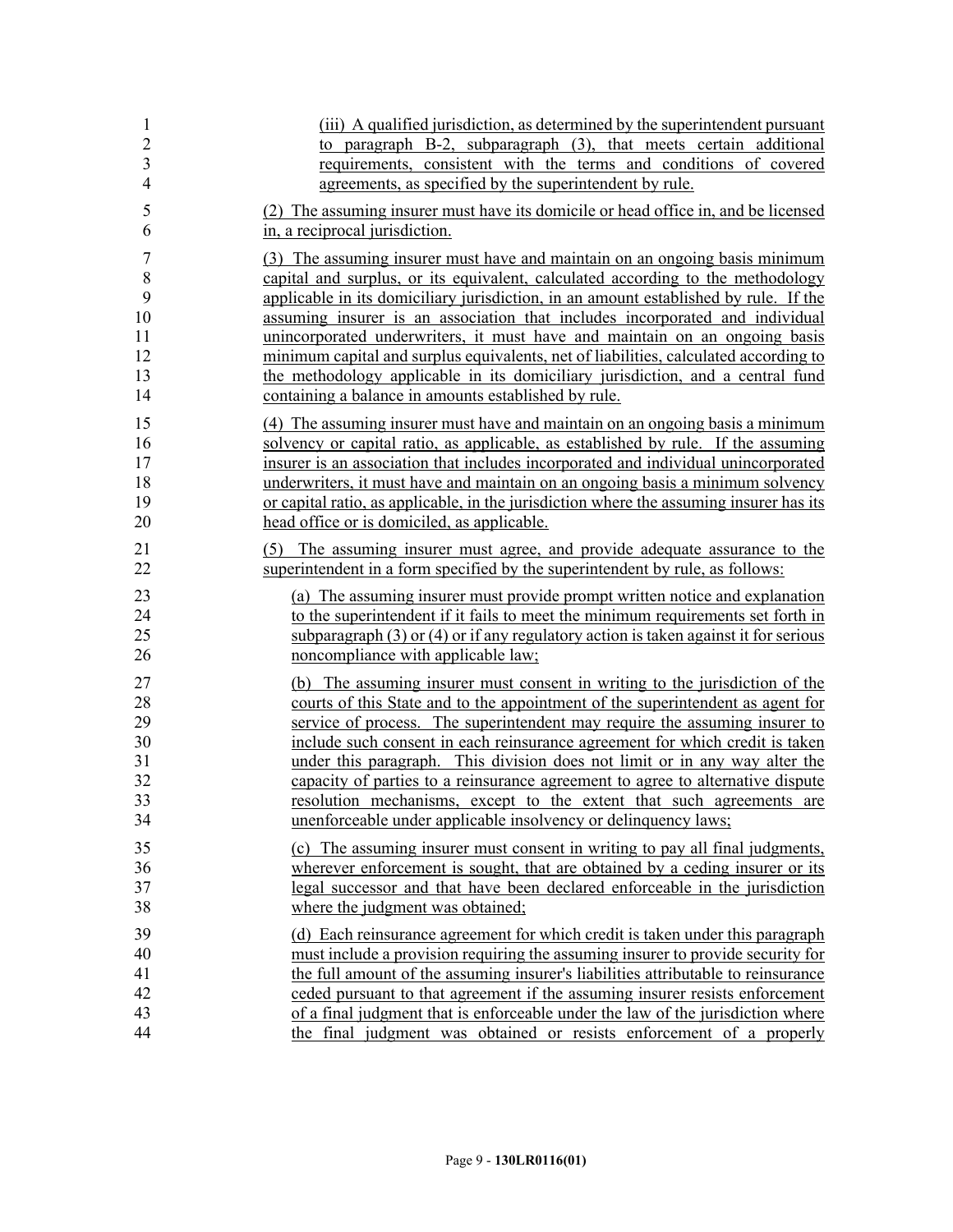| 1                                | enforceable arbitration award, whether the judgment or award is obtained by                                                                                       |
|----------------------------------|-------------------------------------------------------------------------------------------------------------------------------------------------------------------|
| $\overline{2}$                   | the ceding insurer or by its legal successor on behalf of its resolution estate.                                                                                  |
| $\overline{3}$<br>$\overline{4}$ | As used in this division, "resolution estate" means the estate of an insurer or<br>reinsurer that has been placed into a receivership or comparable legal status; |
| 5                                | and                                                                                                                                                               |
|                                  |                                                                                                                                                                   |
| 6                                | (e) The assuming insurer must confirm that it is not participating in any solvent                                                                                 |
| $\sqrt{ }$                       | scheme of arrangement that involves this State's ceding insurers and must                                                                                         |
| 8<br>9                           | agree to notify the ceding insurer and the superintendent and to provide<br>security for the full amount of the assuming insurer's liabilities to the ceding      |
| 10                               | insurer should the assuming insurer enter into such a solvent scheme of                                                                                           |
| 11                               | arrangement. Such security must be in a form consistent with the provisions of                                                                                    |
| 12                               | paragraph B-2 and subsection 3 and as specified by the superintendent by rule.                                                                                    |
| 13                               | (6) The assuming insurer or its legal successor must provide, on behalf of itself                                                                                 |
| 14                               | and any legal predecessors, certain documentation to the superintendent as                                                                                        |
| 15                               | specified by the superintendent by rule, if requested by the superintendent.                                                                                      |
| 16                               | (7) The assuming insurer must maintain a practice of prompt payment of claims                                                                                     |
| 17                               | under reinsurance agreements, pursuant to criteria established by rule.                                                                                           |
| 18                               | (8) The supervisory authority for insurance for the jurisdiction of the assuming                                                                                  |
| 19                               | insurer must confirm to the superintendent on an annual basis that, as of the                                                                                     |
| 20                               | preceding December 31st or the annual date specified in statute for reporting to                                                                                  |
| 21                               | that supervisory authority in the assuming insurer's jurisdiction, the assuming                                                                                   |
| 22                               | insurer complies with the requirements of subparagraphs (3) and (4).                                                                                              |
| 23                               | (9) The assuming insurer may provide additional information on a voluntary basis.                                                                                 |
| 24                               | (10) The superintendent shall promptly create, publish and administer a list of                                                                                   |
| 25                               | reciprocal jurisdictions as described in this subparagraph.                                                                                                       |
| 26                               | (a) The superintendent shall include all reciprocal jurisdictions identified in                                                                                   |
| 27                               | subparagraph (1), division (b), subdivisions (i) and (ii) in the list maintained                                                                                  |
| 28                               | pursuant to this subparagraph.                                                                                                                                    |
| 29                               | (b) If the National Association of Insurance Commissioners has published a                                                                                        |
| 30                               | list of recommended reciprocal jurisdictions, the superintendent shall consider                                                                                   |
| 31                               | that list and may defer to that list in determining whether a jurisdiction qualifies                                                                              |
| 32                               | as a reciprocal jurisdiction pursuant to subparagraph (1), division (b),                                                                                          |
| 33                               | subdivision (iii). The superintendent may determine that a jurisdiction that                                                                                      |
| 34                               | does not appear on the recommended list is a reciprocal jurisdiction in                                                                                           |
| 35                               | accordance with criteria established in rules adopted by the superintendent.                                                                                      |
| 36                               | (c) If a jurisdiction has been determined to be a reciprocal jurisdiction pursuant                                                                                |
| 37                               | to subparagraph (1), division (b), subdivision (iii), the superintendent, in                                                                                      |
| 38                               | accordance with a process established by rule by the superintendent, may                                                                                          |
| 39                               | determine that the jurisdiction is no longer a reciprocal jurisdiction and remove                                                                                 |
| 40<br>41                         | it from the list of reciprocal jurisdictions upon a determination that the<br>jurisdiction no longer meets the conditions of this paragraph. Upon removal         |
| 42                               | of a reciprocal jurisdiction from the list, credit for reinsurance ceded to an                                                                                    |
| 43                               | assuming insurer that has its head office or is domiciled in that jurisdiction is                                                                                 |
| 44                               | allowed only as otherwise allowed pursuant to this section.                                                                                                       |
|                                  |                                                                                                                                                                   |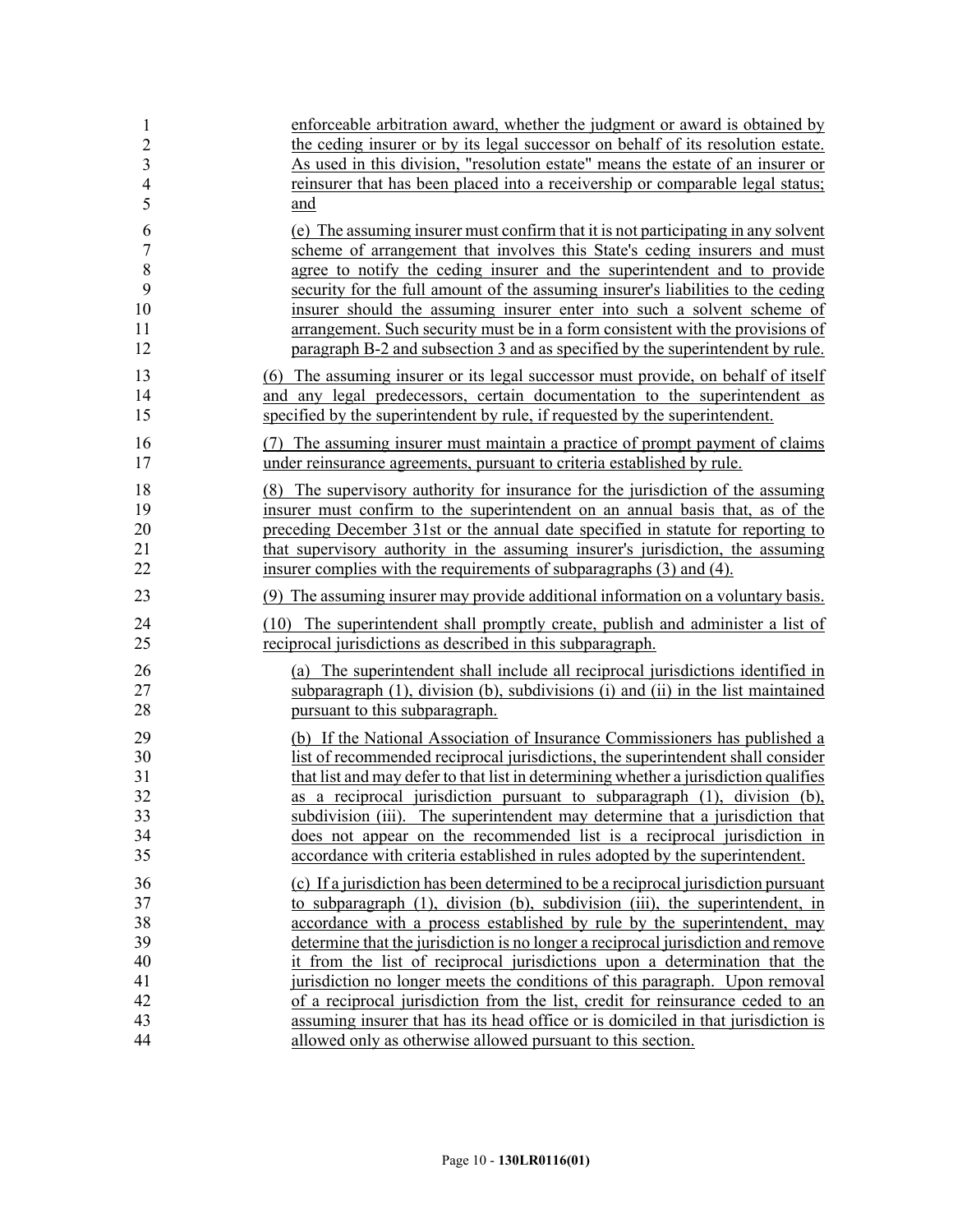| 1<br>$\overline{c}$<br>$\overline{\mathbf{3}}$ | (11) The superintendent shall promptly create, publish and administer a list of<br>assuming insurers that have satisfied the conditions set forth in subparagraphs (2)<br>to (8) for recognition for credit for reinsurance. The superintendent may add an |
|------------------------------------------------|------------------------------------------------------------------------------------------------------------------------------------------------------------------------------------------------------------------------------------------------------------|
| 4<br>5                                         | assuming insurer to the list if it has been listed under a substantially similar law by<br>a jurisdiction accredited by the National Association of Insurance Commissioners                                                                                |
| 6<br>7                                         | or if, upon a request for recognition of eligibility, the assuming insurer submits the<br>information to the superintendent as required under subparagraph (5) and complies                                                                                |
| 8                                              | with any additional requirements that the superintendent may impose by rule,                                                                                                                                                                               |
| 9<br>10                                        | except to the extent that those requirements conflict with an applicable covered<br>agreement.                                                                                                                                                             |
| 11                                             | (12) If the superintendent determines that an assuming insurer no longer meets                                                                                                                                                                             |
| 12                                             | one or more of the conditions of this paragraph, the superintendent may suspend                                                                                                                                                                            |
| 13<br>14                                       | or revoke the recognition of the assuming insurer for credit for reinsurance under<br>this paragraph in accordance with procedures established by rule.                                                                                                    |
| 15                                             | While an assuming insurer's recognition for credit is suspended, a<br>(a)                                                                                                                                                                                  |
| 16                                             | reinsurance agreement issued, amended or renewed after the effective date of                                                                                                                                                                               |
| 17<br>18                                       | the suspension does not qualify for credit under this paragraph. Credit may be<br>granted only to the extent that the assuming insurer's obligations under the                                                                                             |
| 19                                             | contract are secured in accordance with other provisions of this subsection or                                                                                                                                                                             |
| 20                                             | with subsection 3.                                                                                                                                                                                                                                         |
| 21                                             | If an assuming insurer's recognition for credit is revoked, credit for<br>(b)                                                                                                                                                                              |
| 22                                             | reinsurance may not be granted after the effective date of the revocation with                                                                                                                                                                             |
| 23                                             | respect to any reinsurance agreements entered into by the assuming insurer,                                                                                                                                                                                |
| 24                                             | including reinsurance agreements entered into before the date of revocation,                                                                                                                                                                               |
| 25                                             | except to the extent that the assuming insurer's obligations under the contract                                                                                                                                                                            |
| 26                                             | are secured in a form acceptable to the superintendent and consistent with other                                                                                                                                                                           |
| 27                                             | provisions of this subsection or with subsection 3.                                                                                                                                                                                                        |
| 28                                             | (13) If a ceding insurer that has been granted credit under this paragraph is subject                                                                                                                                                                      |
| 29                                             | to a legal process of rehabilitation, liquidation or conservation, the ceding insurer                                                                                                                                                                      |
| 30                                             | or its representative may seek and, if determined appropriate by the court in which                                                                                                                                                                        |
| 31                                             | the proceedings are pending, may obtain an order requiring the assuming insurer                                                                                                                                                                            |
| 32                                             | to post security for all outstanding ceded liabilities.                                                                                                                                                                                                    |
| 33                                             | (14) This paragraph does not limit or in any way alter the capacity of parties to a                                                                                                                                                                        |
| 34                                             | reinsurance agreement to agree on requirements for security or other terms in that                                                                                                                                                                         |
| 35                                             | reinsurance agreement, except as expressly prohibited by this section or other                                                                                                                                                                             |
| 36                                             | applicable law or rule.                                                                                                                                                                                                                                    |
| 37                                             | (15) Credit under this paragraph may be taken only for reinsurance pursuant to                                                                                                                                                                             |
| 38                                             | reinsurance agreements entered into, renewed or amended on or after the effective                                                                                                                                                                          |
| 39                                             | date of this paragraph and only with respect to losses incurred or reserves reported                                                                                                                                                                       |
| 40                                             | on or after the date on which the assuming insurer has met all eligibility                                                                                                                                                                                 |
| 41                                             | requirements pursuant to subparagraphs $(2)$ to $(8)$ or the effective date of the new                                                                                                                                                                     |
| 42                                             | reinsurance agreement, amendment or renewal, whichever is later.                                                                                                                                                                                           |
| 43                                             | This subparagraph does not alter or impair a ceding insurer's right to take credit for                                                                                                                                                                     |
| 44                                             | reinsurance, to the extent that credit is not available under this paragraph, as long                                                                                                                                                                      |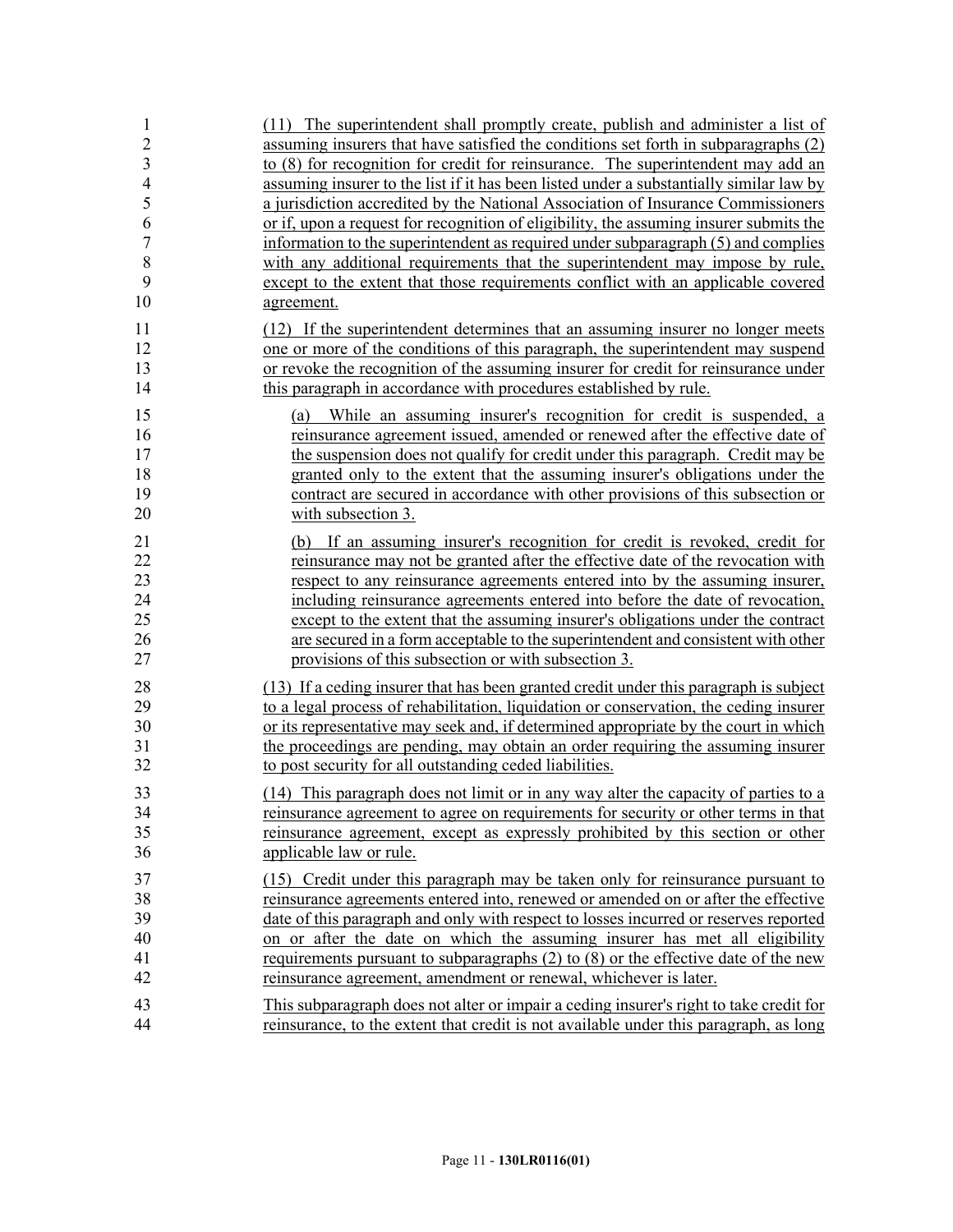| $\mathbf{1}$             | as the reinsurance qualifies for credit under any other applicable provision of this                                                                                          |
|--------------------------|-------------------------------------------------------------------------------------------------------------------------------------------------------------------------------|
| $\overline{2}$           | section.                                                                                                                                                                      |
| 3                        | (16) Nothing in this paragraph:                                                                                                                                               |
| $\overline{4}$<br>5<br>6 | Authorizes an assuming insurer to withdraw or reduce the security<br>(a)<br>provided under any reinsurance agreement except as permitted by the terms of<br>the agreement; or |
| 7                        | (b) Limits, or in any way alters, the capacity of parties to any reinsurance                                                                                                  |
| 8                        | agreement to renegotiate the agreement;                                                                                                                                       |
| 9                        | C. Maintains a trust fund in a qualified United States financial institution for the                                                                                          |
| 10                       | payment of the valid claims of its United States ceding insurers, their assigns and                                                                                           |
| 11                       | successors in interest.                                                                                                                                                       |
| 12                       | (1) The assuming insurer shall report annually to the superintendent information                                                                                              |
| 13                       | substantially the same as that required to be reported on the National Association                                                                                            |
| 14                       | of Insurance Commissioners Annual Statement form by licensed insurers to enable                                                                                               |
| 15                       | the superintendent to determine the sufficiency of the trust fund.                                                                                                            |
| 16                       | (2) In the case of a single assuming insurer, the trust must consist of a trusteed                                                                                            |
| 17                       | account representing the assuming insurer's liabilities attributable to reinsurance                                                                                           |
| 18                       | ceded by United States ceding insurers and, in addition, unless the assuming                                                                                                  |
| 19                       | insurer has permanently discontinued underwriting new business secured by the                                                                                                 |
| 20                       | trust for at least 3 full years, must include a trusteed surplus of at least \$20,000,000.                                                                                    |
| 21                       | The trust must provide that after the assuming insurer has permanently                                                                                                        |
| 22                       | discontinued underwriting new business secured by the trust for at least 3 full years,                                                                                        |
| 23                       | the insurance regulator with principal oversight of the trust may authorize a                                                                                                 |
| 24                       | reduction in the required trusteed surplus, but only after a finding, based on an                                                                                             |
| 25                       | assessment of the risk, that the new required surplus level is adequate for the                                                                                               |
| 26                       | protection of United States ceding insurers, policyholders and claimants in light of                                                                                          |
| 27                       | reasonably foreseeable adverse loss development. The risk assessment may                                                                                                      |
| 28                       | involve an actuarial review, including an independent analysis of reserves and cash                                                                                           |
| 29                       | flows, and must consider all material risk factors, including when applicable the                                                                                             |
| 30                       | lines of business involved, the stability of the incurred loss estimates and the effect                                                                                       |
| 31                       | of the surplus requirements on the assuming insurer's liquidity or solvency. The                                                                                              |
| 32                       | minimum required trusteed surplus may not be reduced to an amount less than 30%                                                                                               |
| 33                       | of the assuming insurer's liabilities attributable to reinsurance ceded by United                                                                                             |
| 34                       | States ceding insurers covered by the trust.                                                                                                                                  |
| 35                       | (3-A) A group including incorporated and individual unincorporated underwriters                                                                                               |
| 36                       | may secure its obligations with funds held in trust in compliance with the following                                                                                          |
| 37                       | standards.                                                                                                                                                                    |
| 38                       | (a) For reinsurance ceded under reinsurance agreements with an inception,                                                                                                     |
| 39                       | amendment or renewal date on or after January 1, 1993, the trust must consist                                                                                                 |
| 40                       | of a trusteed account in an amount at least equal to the respective underwriters'                                                                                             |
| 41                       | several liabilities attributable to reinsurance ceded by United States domiciled                                                                                              |
| 42                       | ceding insurers to any underwriter that is a member of the group.                                                                                                             |
| 43                       | (b) Notwithstanding the other provisions of this section, for reinsurance ceded                                                                                               |
| 44                       | under reinsurance agreements with an inception date on or before December                                                                                                     |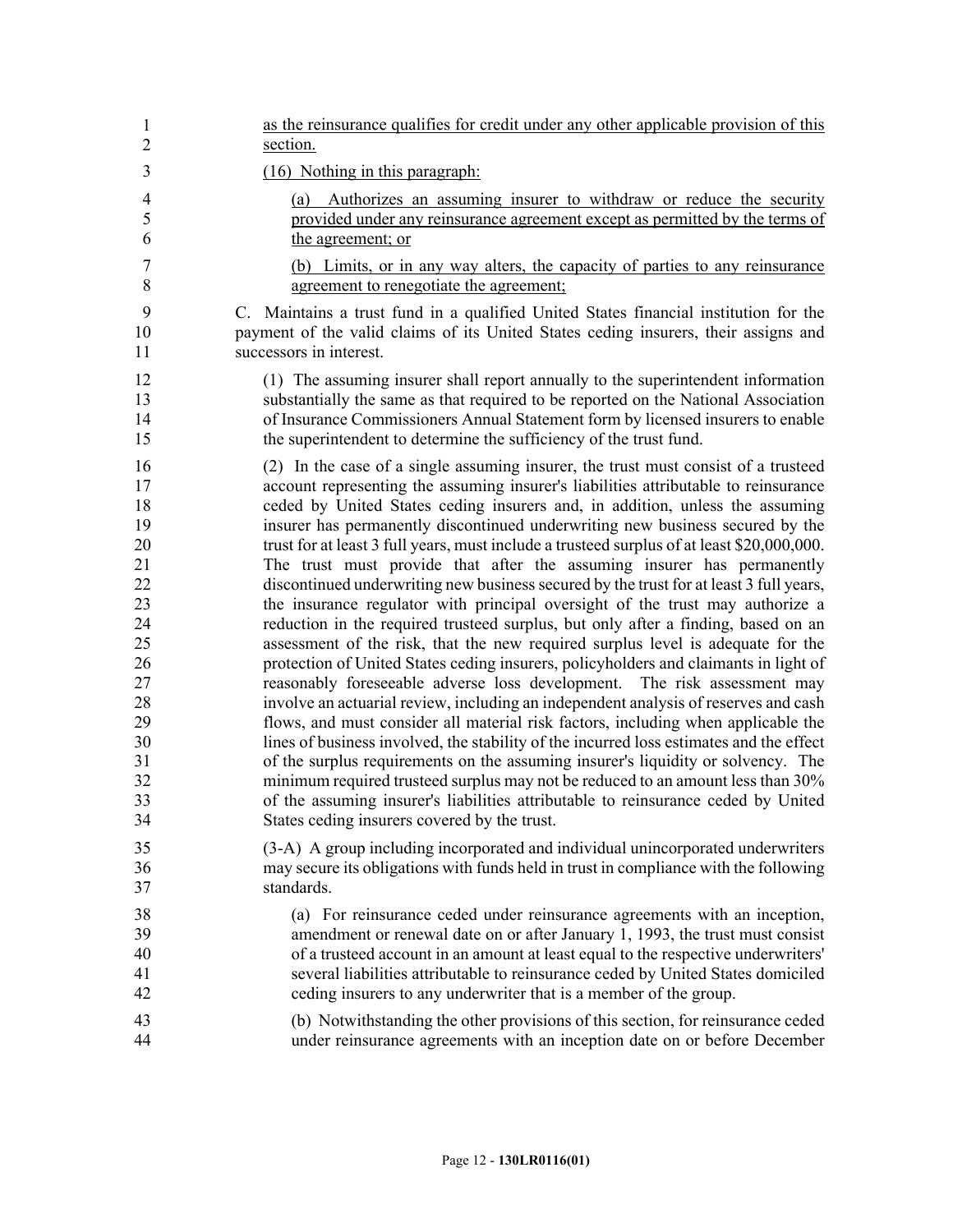45 31, 1992 and not amended or renewed after that date, the trust must consist of a trusteed account in an amount not less than the respective underwriters' several insurance and reinsurance liabilities attributable to business written in the United States.

5 (c) In addition, the group shall maintain a trusteed surplus of at least 6 \$100,000,000 held jointly for the benefit of the United States domiciled ceding 7 insurers of any member of the group for all years of account.

8 An incorporated member of the group may not be engaged in any business other 9 than underwriting as a member of the group and is subject to the same level of 10 solvency regulation and control by the group's domiciliary regulator as are the 11 unincorporated members. Within 90 days after its financial statements are due to 12 be filed with the group's domiciliary regulator, the group shall provide to the 13 superintendent an annual certification by the group's domiciliary regulator of the 14 solvency of each underwriter member of the group or, if a certification is 15 unavailable, financial statements prepared by independent public accountants.

16 (4-A) The superintendent in rules adopted pursuant to subsection 7 may establish 17 alternative criteria for approval of a reinsurance trust if the superintendent 18 determines that the criteria provide adequate protection to policyholders of United 19 States ceding insurers and are in substantial conformance with standards approved 20 by the National Association of Insurance Commissioners.

21 (5) The trust must be established in a form approved by the superintendent and 22 consistent with any rules adopted by the superintendent pursuant to this section. 23 The form of the trust and any amendments to the trust must also have been 24 approved by the insurance regulatory official of the state where the trust is 25 domiciled or of another state that, pursuant to the terms of the trust instrument, has 26 accepted principal regulatory oversight of the trust. The trust instrument must 27 provide that contested claims are valid and enforceable upon the final order of any 28 court of competent jurisdiction in the United States. The trust must vest legal title 29 to its assets in the trustees of the trust for the benefit of the assuming insurer's 30 United States ceding insurers, their assigns and successors in interest. The trust 31 and the assuming insurer are subject to examination, as determined by the 32 superintendent, at the assuming insurer's expense. The trust must remain in effect 33 for as long as the assuming insurer has outstanding obligations due under the 34 reinsurance agreements subject to the trust.

35 (6) The trustees of the trust shall report to the superintendent in writing by 36 February 28th of each year, setting forth the balance of the trust and listing the 37 trust's investments at the end of the preceding year and certifying the date of 38 termination of the trust, if so planned, or certifying that the trust does not expire 39 before December 31st of the current year.

40 (7) The corpus of the trust is to be valued as any other admitted asset or assets; or

41 D. Does not meet the requirements of paragraph A, B, B-1, B-2, B-3 or C, but only 42 with respect to risks located in a jurisdiction where that reinsurance is required by law. 43 The superintendent may waive the requirements of subsections 2 and 5 to the extent 44 that compliance with those requirements is not feasible for compulsory reinsurance 45 subject to this paragraph. The superintendent for good cause after notice and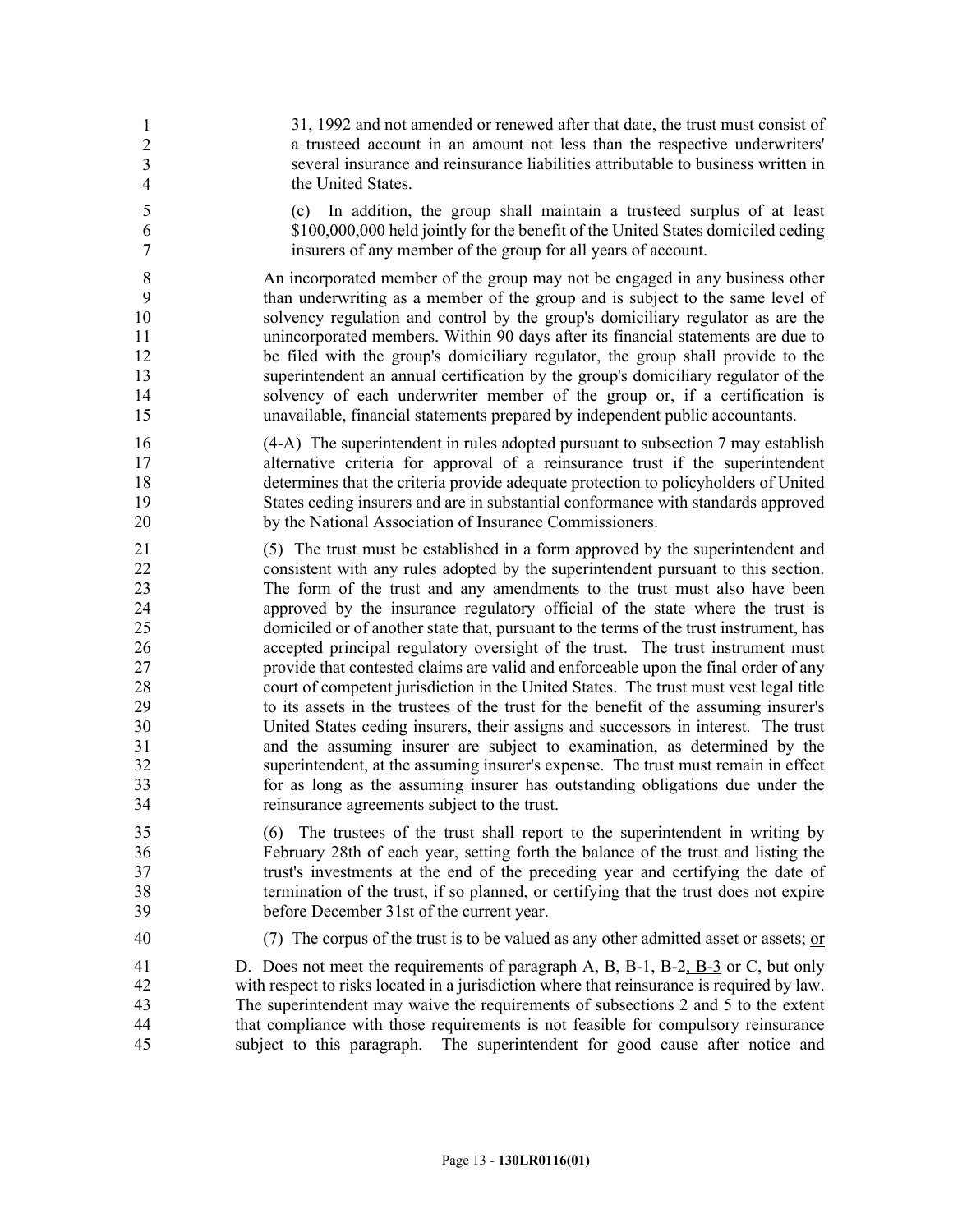| 1              | opportunity for hearing may disallow or reduce the credit otherwise permitted under            |
|----------------|------------------------------------------------------------------------------------------------|
| $\overline{2}$ | this paragraph.                                                                                |
| 3              | Sec. 7. 24-A MRSA §731-B, sub-§2-B, ¶E, as enacted by PL 2017, c. 169, Pt. C,                  |
| 4              | §2, is amended to read:                                                                        |
| 5              | E. This subsection does not apply to cessions to an assuming insurer that:                     |
| 6              | (1) Is certified in this State pursuant to subsection 1, paragraph B-2; $\theta$               |
| 7              | (2) Maintains at least \$250,000,000 in capital and surplus as determined in                   |
| 8              | accordance with section 901-A, excluding the impact of any permitted or                        |
| 9              | prescribed practices; and is:                                                                  |
| 10             | (a) Licensed in at least 26 states; or                                                         |
| 11             | (b) Licensed in at least 10 states and licensed or accredited in a total of at least           |
| 12             | 35 states $\div$ ; or                                                                          |
| 13             | (3) Is eligible for credit for assumed reinsurance by reciprocity pursuant to                  |
| 14             | subsection 1, paragraph B-3.                                                                   |
| 15             | Sec. 8. 24-A MRSA §731-B, sub-§3, ¶B, as amended by PL 2013, c. 238, Pt. B,                    |
| 16             | §8, is further amended to read:                                                                |
| 17             | B. Securities listed by the Securities Valuation Office of the National Association of         |
| 18             | Insurance Commissioners, including those designated as exempt from filing in the               |
| 19             | purposes and procedures manual of the Securities Valuation Office, and qualifying as           |
| 20             | admitted assets; or                                                                            |
| 21             | Sec. 9. 24-A MRSA §731-B, sub-§3, ¶C, as amended by PL 1993, c. 313, §18, is                   |
| 22             | further amended by amending subparagraph (2) to read:                                          |
| 23             | (2) The letter of credit must indicate that it is not subject to any condition or              |
| 24             | qualification outside the letter of credit, and that the beneficiary need only draw a          |
| 25             | sight draft under the letter and present the letter to obtain funds and that no other          |
| 26             | document need be presented.; or                                                                |
| 27             | Sec. 10. 24-A MRSA $\S$ 731-B, sub- $\S$ 3, $\P$ D is enacted to read:                         |
| 28             | D. Any other form of security that the superintendent may permit by rule adopted as            |
| 29             | set forth in subsection 7.                                                                     |
| 30             | Sec. 11. 24-A MRSA §1151-A, sub-§41, as enacted by PL 1999, c. 715, §8, is                     |
| 31             | amended to read:                                                                               |
| 32             | 41. Repurchase transaction. "Repurchase transaction" means a transaction in which              |
| 33             | an insurer purchases securities from a counter-party that is obligated to repurchase the       |
| 34             | purchased securities or equivalent securities from the insurer sells securities to a qualified |
| 35             | bank or a qualified business entity or to a bank or a business entity whose obligations with   |
| 36             | respect to the transaction are guaranteed by a qualified bank or a qualified business entity   |
| 37             | and the insurer is obligated to repurchase the sold securities or equivalent securities from   |
| 38             | the bank or business entity at a specified price, either within a specified period of time or  |
| 39             | upon demand.                                                                                   |
| 40             | Sec. 12. 24-A MRSA §1151-A, sub-§42, as enacted by PL 1999, c. 715, §8, is                     |
| 41             | amended to read:                                                                               |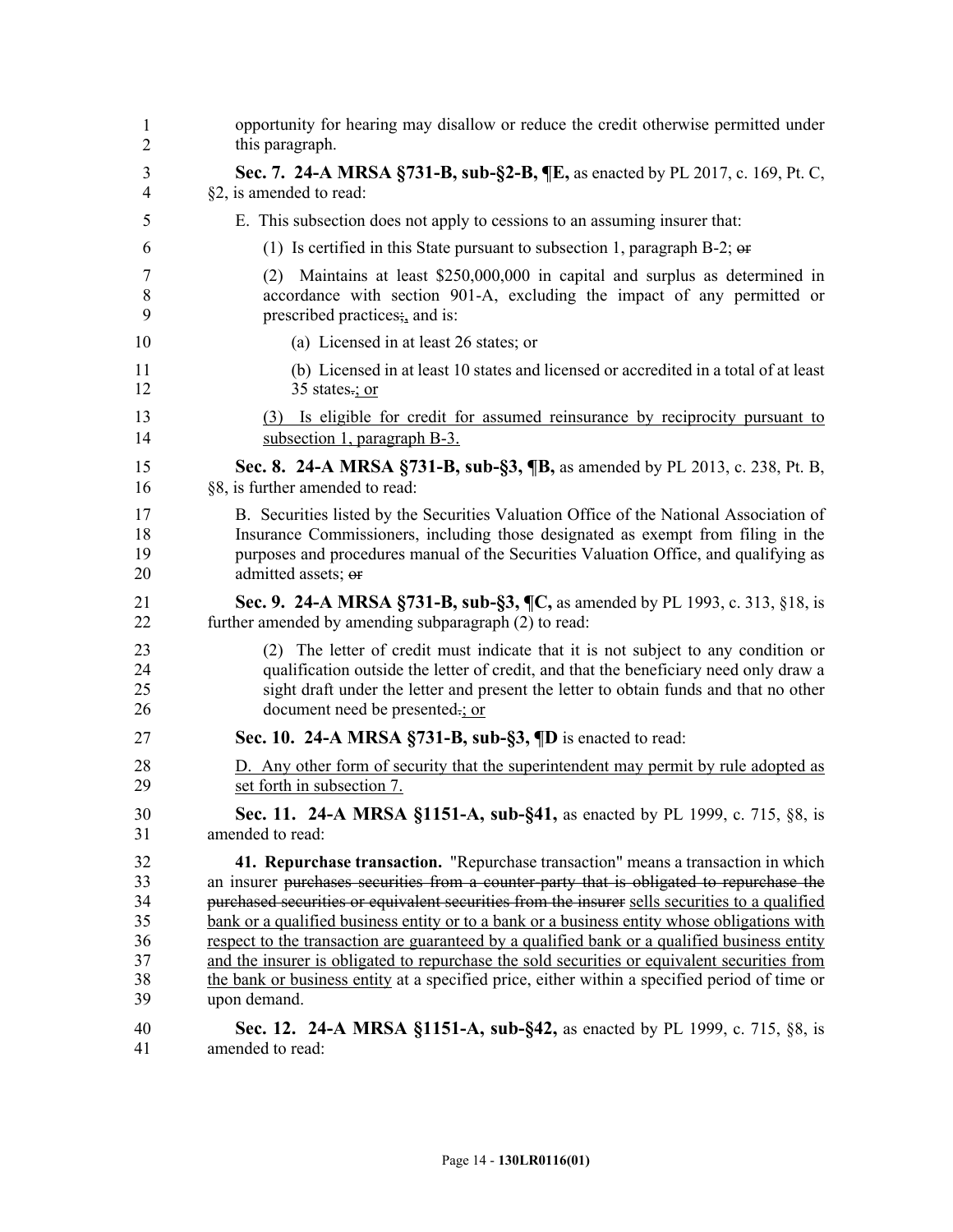1 **42. Reverse repurchase transaction.** "Reverse repurchase transaction" means a 2 transaction in which an insurer sells securities to a qualified bank or a qualified business 3 entity or a bank or a business entity whose obligations with respect to such transaction are 4 guaranteed by a qualified bank or a qualified business entity and the insurer is obligated to 5 repurchase the sold securities or equivalent securities from the bank or business entity 6 purchases securities from a counter-party that is obligated to repurchase the purchased 7 securities or equivalent securities from the insurer at a specified price, either within a 8 specified period of time or upon demand.

9 **Sec. 13. 24-A MRSA §4215, sub-§1,** as enacted by PL 1975, c. 503, is amended 10 to read:

11 **1.** The superintendent may make an examination of the affairs of any health 12 maintenance organization as often as he deems the superintendent considers it necessary 13 for the protection of the interests of the people of this State, but not less frequently than 14 once every 3 years. The superintendent may defer making an examination for no more 15 than 2 additional years. In lieu of the superintendent's making an examination of a foreign 16 or alien health maintenance organization, the superintendent may accept a full report of the 17 most recent examination certified by the chief regulatory official of another state with 18 responsibility for the financial oversight of health maintenance organizations.

19 **Sec. 14. 24-A MRSA §4353, sub-§6,** as amended by PL 1973, c. 585, §12, is 20 further amended to read:

21 **6.** "Reciprocal state" means any state other than this State in which there is in force, in 22 substance and effect, a law substantially similar to the uniform insurers liquidation act, as<br>23 defined in section 4363, is in force Uniform Insurers Liquidation Act or another law defined in section 4363, is in force Uniform Insurers Liquidation Act or another law 24 determined by the superintendent to establish adequate procedures for the conduct and 25 interstate coordination of the rehabilitation and liquidation of delinquent insurers, including 26 provisions requiring that the Insurance Superintendent insurance superintendent or 27 equivalent insurance supervisory official be the receiver of a delinquent insurer, and in 28 which effective provisions exist for avoidance of fraudulent conveyances and unlawful 29 preferential transfers.

30 **Sec. 15. 24-A MRSA §4367, sub-§3** is enacted to read:

31 **3.** The courts of this State shall give full faith and credit to any stay of or injunction 32 barring new actions against an insurer or its receiver, or the continuation of existing actions 33 against an insurer or its receiver, when the stay or injunction is pursuant to an order to 34 liquidate or rehabilitate an insurer issued in accordance with the delinquency laws of a 35 reciprocal state.

- 36 **SUMMARY**
- 37 This bill updates several provisions of the Maine Insurance Code by incorporating 38 recent amendments to model laws adopted by the National Association of Insurance 39 Commissioners, or NAIC, and making related technical changes.
- 40 It corrects a conflict in the law governing examination of insurers by the Superintendent 41 of Insurance and eliminates obsolete transition language.
- 42 It clarifies that adjudicatory proceedings conducted under the Maine Revised Statutes, 43 Title 24-A, section 222 to review changes of control of domestic insurers are governed by